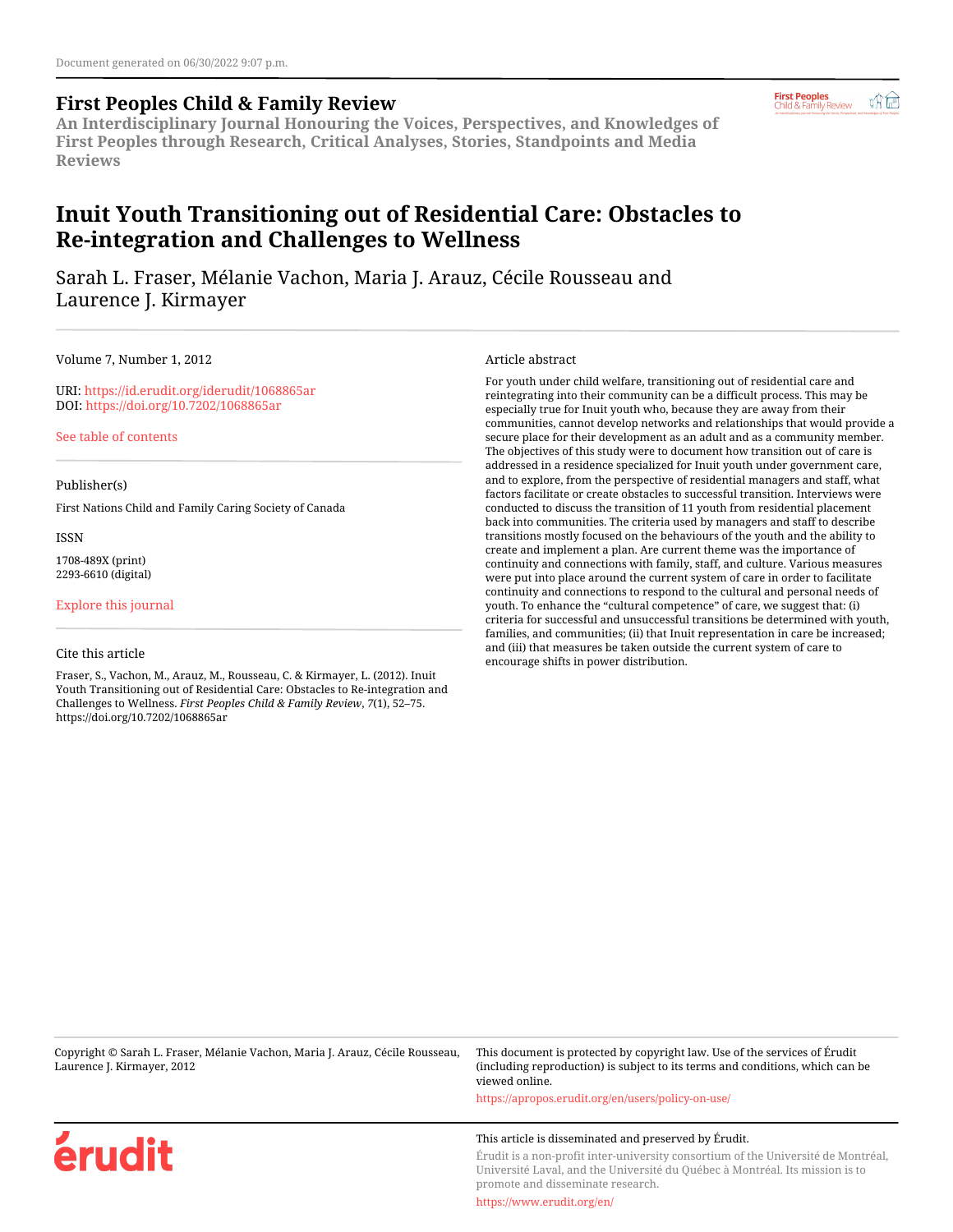# **First Peoples Child & Family Review**

An Interdisciplinary Journal Honoring the Voices, Perspectives and Knowledges of First Peoples through Research, Critical Analyses, Stories, Standpoints and Media Reviews

Volume 7, Number 1, 2012, pp. 52-75

# **Inuit Youth Transitioning out of Residential Care: Obstacles to Re-integration and Challenges to Wellness**

Sarah L. Fraser<sup>a</sup>, Mélanie Vachon<sup>a</sup>, Maria J. Arauz<sup>b</sup>, Cécile Rousseau<sup>c</sup>, and Laurence J. Kirmayer<sup>c</sup>,

> a<br>
> <sup>a</sup> Université du Québec à Montréal, Department of Psychologie, QC, Canada <sup>b</sup> Université de Montréal, Department of Social and Preventative Medecine, QC, Canada <sup>b</sup> McGill University, Division of Transcultural Psychiatry

## Abstract

For youth under child welfare, transitioning out of residential care and reintegrating into their community can be a difficult process. This may be especially true for Inuit youth who, because they are away from their communities, cannot develop networks and relationships that would provide a secure place for their development as an adult and as a community member. The objectives of this study were to document how transition out of care is addressed in a residence specialized for Inuit youth under government care, and to explore, from the perspective of residential managers and staff, what factors facilitate or create obstacles to successful transition. Interviews were conducted to discuss the transition of 11 youth from residential placement back into communities. The criteria used by managers and staff to describe transitions mostly focused on the behaviours of the youth and the ability to create and implement a plan. A recurrent theme was the importance of continuity and connections with family, staff, and culture. Various measures were put into place around the current system of care in order to facilitate continuity and connections to respond to the cultural and personal needs of youth. To enhance the "cultural competence" of care, we suggest that: (i) criteria for successful and unsuccessful transitions be determined with youth, families, and communities; (ii) that Inuit representation in care be increased; and (iii) that measures be taken outside the current system of care to encourage shifts in power distribution.

# Introduction

Aboriginal children are highly over-represented in the child welfare systems of Canada (Blackstock, Trocmé, & Bennett, 2004; Galley, 2010; Lavergne, Dufour, Trocmé & Larrivée, 2008; Office of the Auditor General, 2011; Trocmé, Knoke, & Blackstock, 2004). It is estimated that slightly less than a quarter of youth signalled to child welfare services (Blackstock, Trocmé, & Bennett, 2004; Lavergne, et al., 2008) and approximately 30 to 40 per cent of children placed in outof-home care are of Aboriginal descent (Farris-Manning & Zandstra, 2003). In recent years, child welfare systems have been compared to the Indian Residential School system, with three times more Aboriginal children under governmental care today than during the most active period

*Corresponding author:*

Sarah Fraser, CSSS de la Montagne (Parc Extension), 7085 rue Hutchison, Local 204.2; Tél: (514)358-7514; sarah.fraser.1@ulaval.ca

of the residential schools (Blackstock & Trocmé, 2005). Aboriginal children are twice as likely to be placed in out-of-home care, as compared to nonaboriginal children (Trocmé, Knoke, & Blackstock, 2004). The limited data on Inuit children suggest similar trends in overrepresentation within the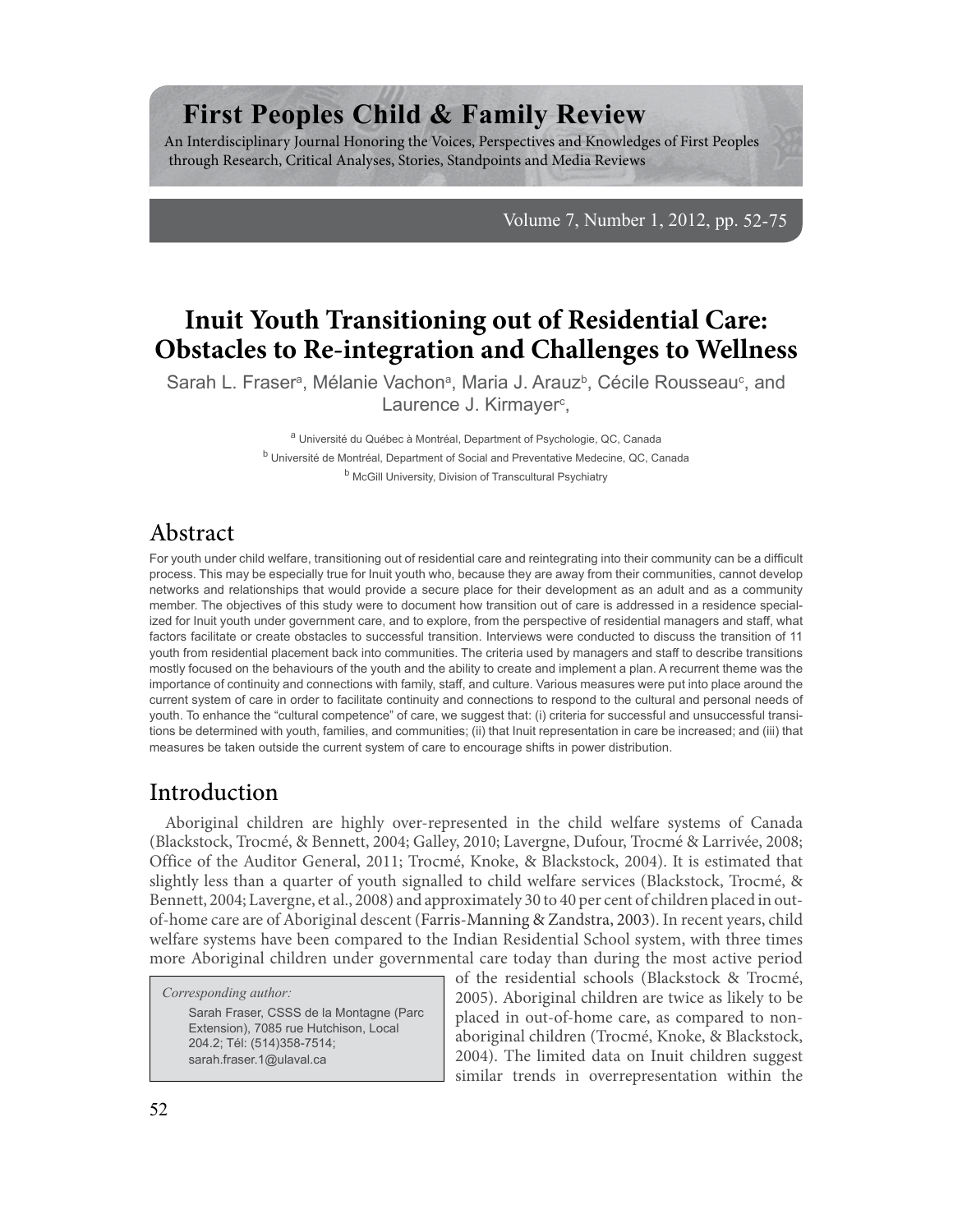system of care (Commission des droits de la personne et de la jeunesse, 2007; MacLaurin et al., 2005; Rae, 2011).

Despite this over-representation, to date there have been no studies of the experience of Inuit children in care or on the complex process of transitioning from care back to their communities. The present study was designed to explore how managerial and educational staff of an outof-community residence for Inuit youth (aged 12-18) perceived the obstacles to reintegration for youth transitioning back to their communities. A secondary aim was to explore how these same managers and staff prepared youth for transition as a function of their perceptions and understandings of obstacles to reintegration and challenges to wellness.

# Background

As Lafrance and Bastien (2007, p. 98) note, "[m]any are concerned that the child welfare experience may inadvertently parallel the colonial experience of residential schools and may have similar long-term negative ramifications for Aboriginal communities." Most often, the placement of Aboriginal children in care, including First Nations, Inuit, and Métis, is the result of a prolonged experience of economic poverty, parental neglect, lack of social support, and cultural oppression (Blackstock & Trocmé, 2005; Cunneen & Libesman, 2000; Galley, 2010; Trocmé, Knoke, & Blackstock, 2004).

Opinions on the impact of residential care on youth and their families in child welfare are divided. Some suggest that residential programs should not be viewed as last resort care but rather as preferential care for high-risk youth in need of high levels of structure (Anglin, 2004; Hillan, 2005; Lieberman, 2004; Lyons, Woltman, Martinovich, & Hancock, 2009). Some studies have observed various positive short-term gains among youth in residential programs, including reduced symptomology (Larzelere, et al., 2001; Lyons et al., 2009; Slot, Jagers, & Dangel, 1992), reduced delinquency (Kirgin, Braukmann, Atwater, & Wolf, 1982), and better general functioning (Blackman, Eustace & Chaudhury, 1991). However, some studies have found that these gains are short-lived (Bates, English, & Kouidon-Giles, 1997; Frensch & Cameron, 2002; Kirgin, Braukmann, Atwater, & Wolf, 1982; Slot, Jagers, & Dangel, 1992).

These studies have been conducted in the general population and use behavioural criteria to assess the impacts of care. Given the specific cultural, social, and economic reality of Aboriginal people in Canada, — which includes a long history of oppression with the removal of Aboriginal youth from families and communities — it is unclear how generalizable these results are to Aboriginal children generally, and Inuit in particular. Few, if any, impact studies have been performed among Aboriginal children in care. However, Lafrance and Bastien (2007) write: "we are learning from the stories gathered in our work that the outcomes of current child welfare interventions for many Aboriginal children have been abysmal, and in some respects, worse than those of the residential school system." What has been clearly established is the lack of culturally adapted services for Aboriginal youth in Canada (Office of the Auditor General, 2011) and for Inuit children specifically (Rae, 2011). As a result of this recognition, a priority recommendation was made by the Office of the Auditor General to determine the needs of youth and elaborate definitions of culturally appropriate care (Office of the Auditor General, 2011).

As noted in the Aboriginal Justice Commission, *"*The interpretation of child welfare legislation is an area where cross-cultural misunderstanding frequently occurs. Terms such as 'adequate care,' 'proper supervision' and 'unfit circumstances,' not to speak of 'in the best interests' and 'in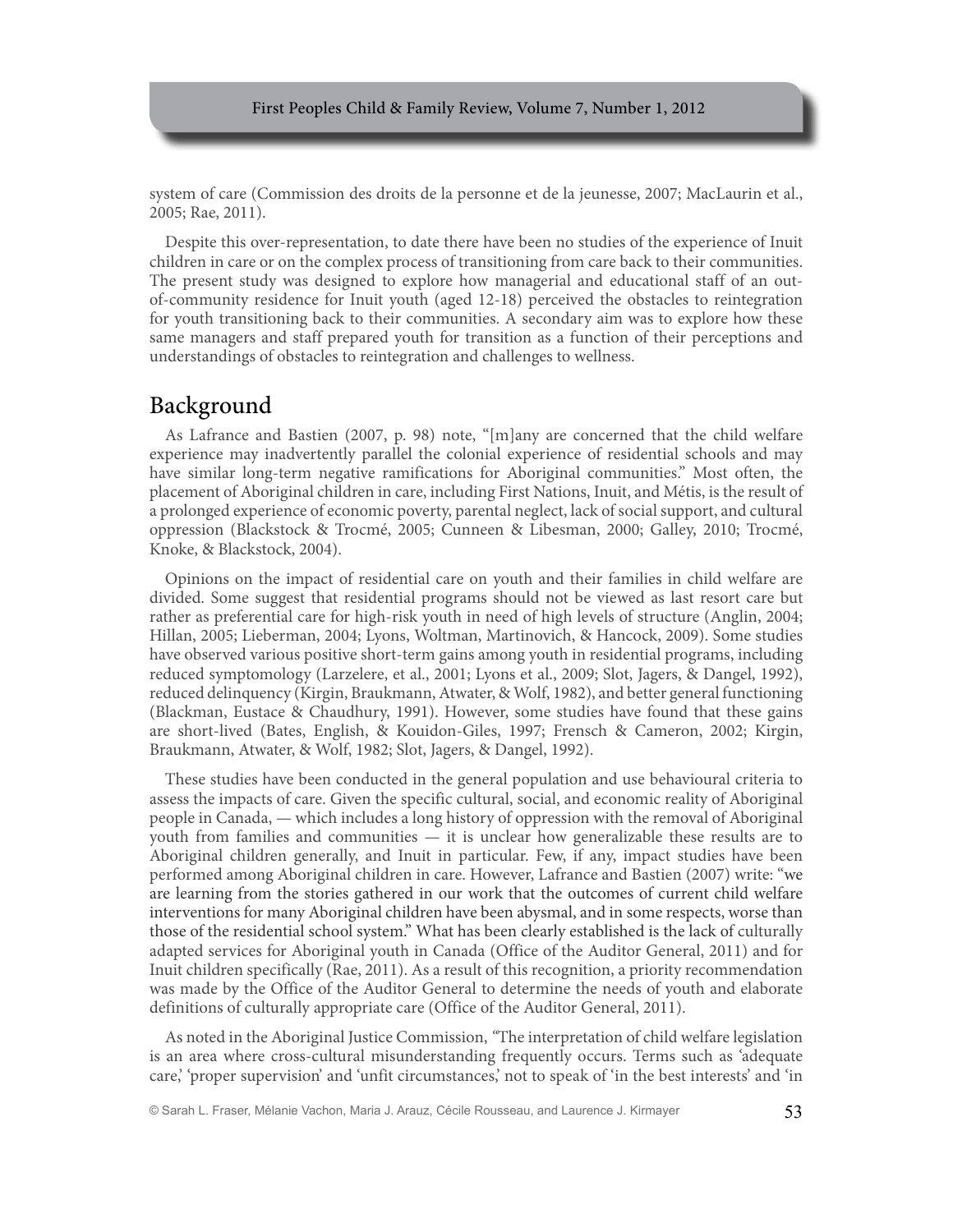need of protection,' are vague and value-laden." The intercultural context is challenging, at best. An essential step in the process of providing culturally competent care is that practitioners and institutions familiarize themselves with their own cultures and practices as well as with the power structures within their systems of care (Cross, Bazron, Dennis, & Isaacs, 1989; Kalyanpur, 1998; Negi, Bender, Furman, Fowler, & Prickett, 2010; Pierce & Pierce, 1996). Culture is understood here as the lens, acquired in a developmental process of socialization, through which we view the world and our relationships. This lens influences how we think, feel, and act, and objectively and symbolically ties us to a collectivity (Bruner, 1993; Camilleri, 1989; Rocher, 1969). Cultural competence is defined as "the ability of systems to provide care to patients with divers values, beliefs and behaviors, including tailoring delivery to meet patients' social, cultural, and linguistic needs" (Betancourt et al., 2003).

Of course, how these broad ideas about culture are implemented in specific institutional practices remains unclear. A critical analysis of the institutional perceptions and actions in child welfare could allow Inuit people, who often have little power within the structures they must navigate, to become aware of the cultures that guide the development of programs and practices.

Transitioning out of care and reintegrating with the community can be a very difficult process, compromising any potential gains made in care. Studies among Euro-American and Canadian youth in care suggest that the most significant factors associated with maintained gains (i.e., higher self-esteem, reduction in severity of psychological symptoms, ability to adapt to the community environment) post discharge are family involvement (Hair, 2005; Stage, 1999), stability of postplacement, and after-care services (Burns, Hoagwood, & Mrazek, 1999; Frensch & Cameron, 2002). As noted, these findings cannot be automatically generalized to Inuit who face specific social, cultural, historical, and political realities. To our knowledge, no published studies to date have looked at the factors that facilitate transition among Inuit or other Aboriginal youth in care. Given that many features of Inuit youth and communities are distinctive, there is an urgent need for research in this area.

The present study examined the issues of cultural competence in transitioning out of residential care. The objectives were to unpack the views of managers and staff members in a new residential program related to the experience of Inuit youth transitioning out of residence, and to explore how these perceptions influenced the development of programs as related to transitioning home. This topic was a central concern to our Inuit research partners.

# Method

The present study grew out of a regional initiative. In response to the large number of youth in care and the lack of human resources and infrastructure in a specific region of Canada, an out-ofcommunity residential service was recently developed specifically for Inuit youth. The mandate of the residential staff was to "stabilize" youth in crisis. To do so, they were requested to develop and implement a "clinically" and "culturally" appropriate program. Neither of these terms was clearly described by the institution. The program was developed and run by non-Aboriginal professionals, with consultation from an Inuit individual hired as an educator by the residence as well as an Inuit Elder. Non-Aboriginal individuals made all decisions regarding preparation for transition as a function of their understanding of the reality of the youth they were working with.

The residence was in an urban centre, far from the youths' home communities. The health and social services of the communities serviced by the residence partnered with an urban-based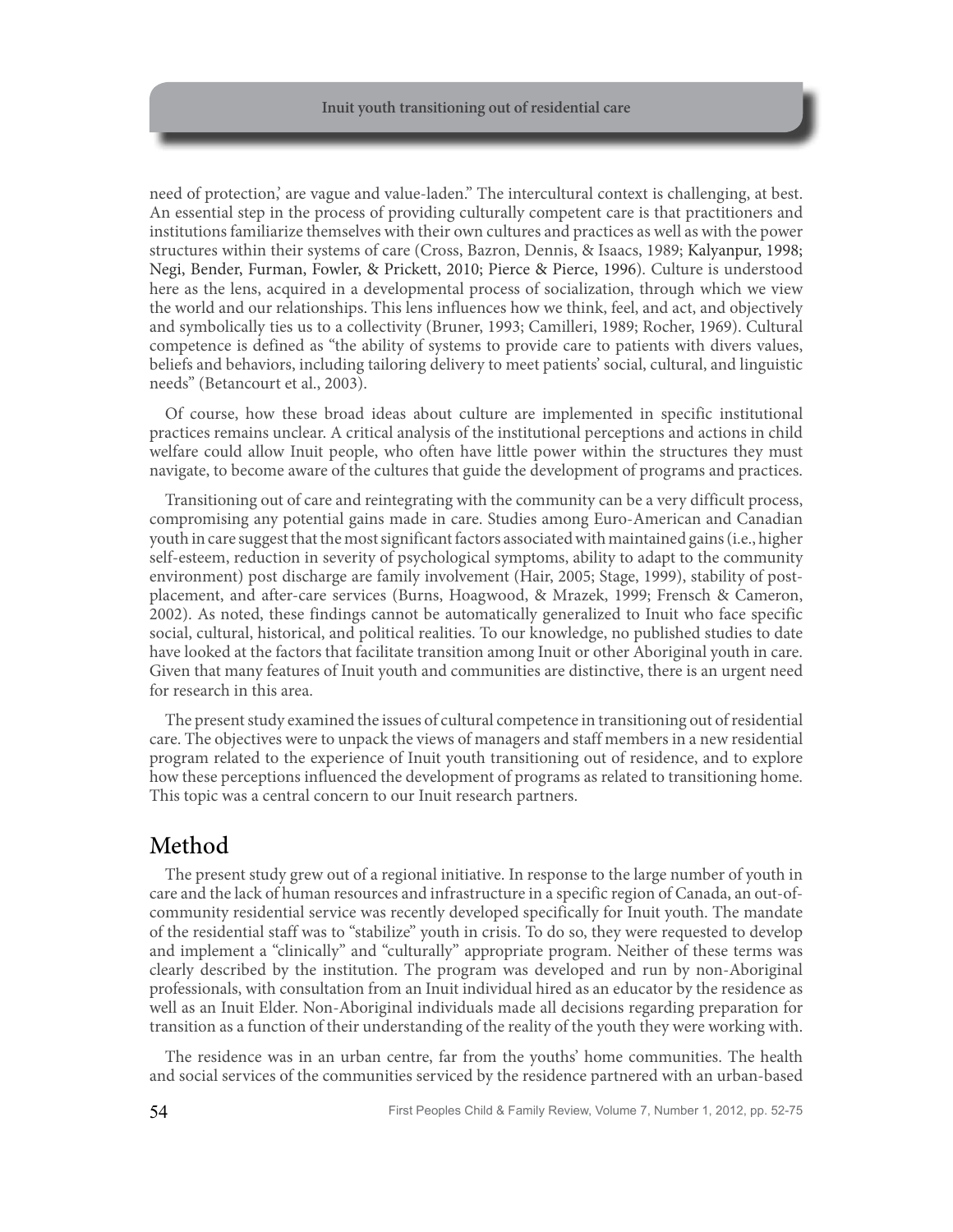centre specialized in rehabilitative program development for youth and young adults presenting psycho-social, emotional, and/or behavioural difficulties. This centre contacted a small group of clinician-researchers specialized in cultural psychiatry/psychology, and more specifically in Aboriginal wellbeing, for assistance in program development and evaluation. The centre hired the first author of this paper (SF) as a research consultant three hours a week to participate in program development meetings, offer suggestions as to methods for quality assurance evaluation, and supervise the quality assurance process. SF was able to dedicate additional time to this project as a post-doctoral fellow under the supervision of senior authors (CR and LJK). The primary author developed methods of investigation with consultation from two Inuit individuals. All methods were then discussed with the three partners involved: the residential managers, the urban-based centre contracted for program development, and the regional health and social service institution. The administrators made final decisions as to what methods would be used.

# Description of the program

The residence was developed in 2010 in order to fill a gap in specialized welfare services for Inuit adolescents 12-18 years of age. As a last resort placement, the residence mostly received youth with high-risk behaviours, alcohol and substance abuse, suicidal attempts, and/or violent behaviours. These behaviours evolved in various contexts of personal, family, and transgenerational trauma in contexts of structural violence, poverty, and inadequate housing (Rae, 2011).

Until 2010, provincial youth protection services in city centres were being used for youth for whom foster homes and in-community placement were not possible, generally due to the highrisk behaviours of youth and lack of placements in communities. They were therefore integrated into programs developed for the general population. A total of eight girls and eight boys could be received at a time within these facilities, and they stayed from three to twelve months before moving on to other services or returning home. Over the initial 14-month period of the program, a total of 23 youth stayed at the residence.

Over the initial 14-month period of the program, during which the internal quality assessment took place, almost all staff hired were non-Aboriginal; however, there were generally always two Inuit educators on staff. Due to their specific experiences and knowledge surrounding the reality, culture, and language of the youth, they were often asked to give advice to non-Aboriginal staff, to the program development committee, and to the researchers. As well, they led certain traditional activities, met youth individually when required, and translated or interpreted for youth and staff members when necessary.

# Conceptual and methodological approach

An interactionist perspective was adopted as a conceptual framework. The interactionist perspective is based on the premise that human beings are best understood in an interactive relation to their environment (Blumer, 1969; Prus, 1996). This paradigm views social reality as constructed through personal experiences, culture, and interpersonal interactions. Interviews and observations therefore focused on the managers' and staff 's perceptions, relationships, and experiences. The interactionist perspective has been widely used in intercultural contexts (Vachon, 2011) as well as in contexts of social marginalization (Demazière, 2011; Vachon, 2011).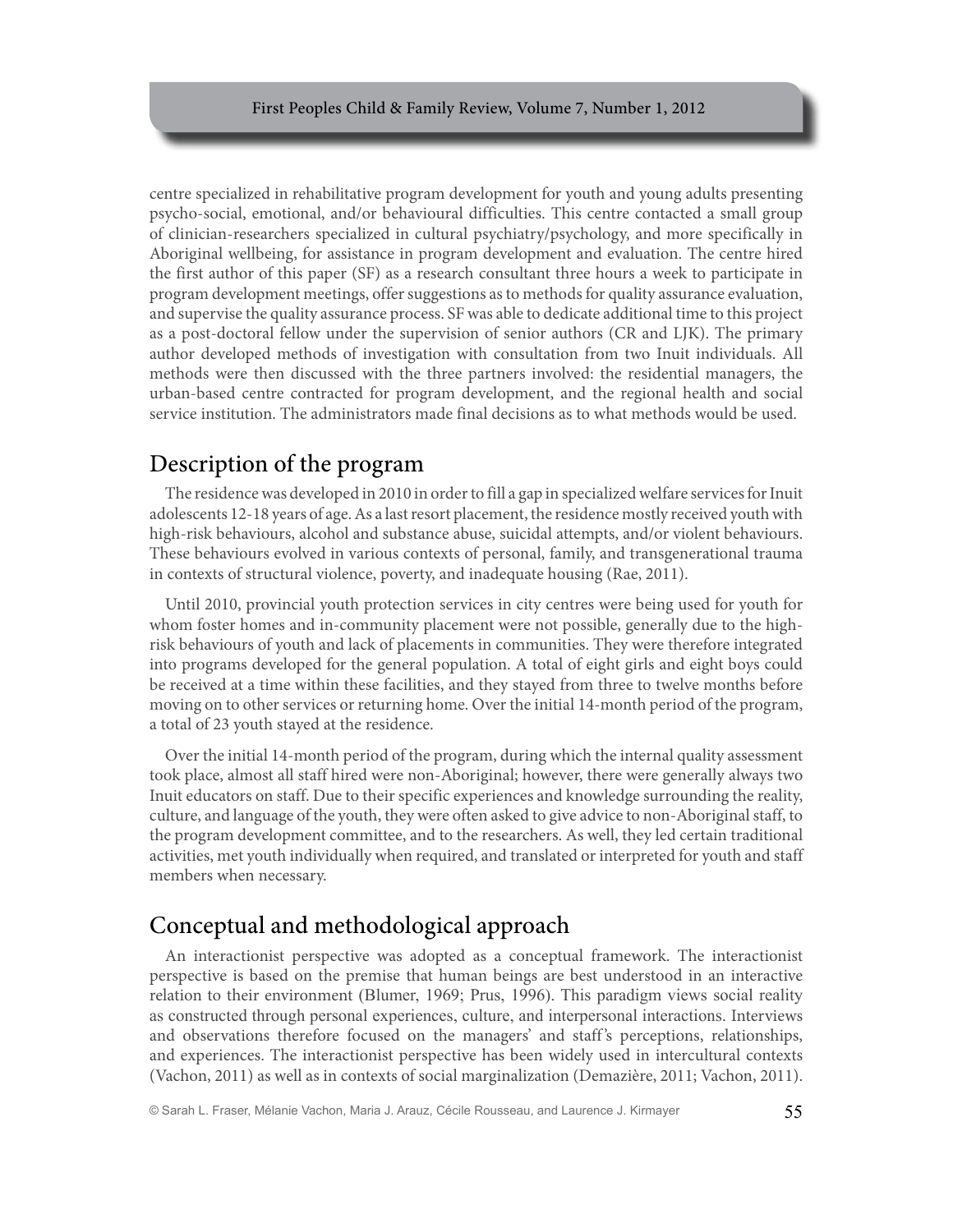### *Data Collection*

*Interviews*. To explore transition out of care, the main sources of data were semi-structured and unstructured interviews with six staff members of the residence, including: (a) two managers, one for the boys' unit and one for the girls' unit; (b) the consultant from the regional health administration in charge of developing the residence; (c) an Inuit staff member; and (d) two therapists. Interviews were approximately 45 minutes in duration and involved a careful exploration of the context and process of transition for each case. They were audio-recorded, transcribed, and analyzed using NVivo (2010). Interviews were conducted with youth on various topics, but they were not interviewed concerning their transition out of care because the scheduling of this was unknown at the time of the interview and follow-up after return to the community could not be arranged for logistical reasons.

*Individual logs*. Logs were recorded by staff members for each youth at every shift of the day (three times a day) for clinical purposes. Staff recorded the youth's general mood during the shift, special incidents, relationships with peers and staff, contact with parents, and any clinical information pertinent to follow-up.

*Observation.* Participant observation was used to gather additional information on the transition process of youth. Observation also allowed for better understanding of the social meanings, rules, habits, functioning, and rituals at the residence. This involved many hours of participation in regular activities on residence floors with youth and staff. The main researcher and two research assistants took part in routine activities with the youth (i.e., sewing, girl-talk group, activity centre, smoking breaks) as well as team meetings. Detailed records of observations, decisions, and reflections regarding youth's experience of placement, clinical practices, and organization of care were kept throughout the evaluation process in the form of reflection diaries and videorecorded interviews among research assistants. The main researcher also took part in weekly program development meetings over a four-month period.

### *Ethical Considerations*

Data were collected as part of a quality assurance process mandated by the Regional Health and Social Service institution in agreement with the Ministry of Health and Social Services at the time that funds were made available for the development of the residence. Accordingly, the hospital IRB, the institutions, and the communities agreed that no formal consent from participants was needed.

The first author conducted data analysis. The data was kept in the possession of the lead researchers for logistical reasons. However, they remained under the ownership and control of the health and social service institution of the communities. An Inuit health board governs this institution.

Approval to further analyze and publish the results was obtained from the health board as well as the Institutional Review Board of the research hospital to which the primary researcher was affiliated as a postdoctoral fellow. In preparing this report, references to clients or other clinical material has been altered to protect participant confidentiality.

Prior to the dissemination of any results, the lead researchers requested permission from the health and social service institution. All material was then presented to Inuit representatives of the major organizations and institutions of the region.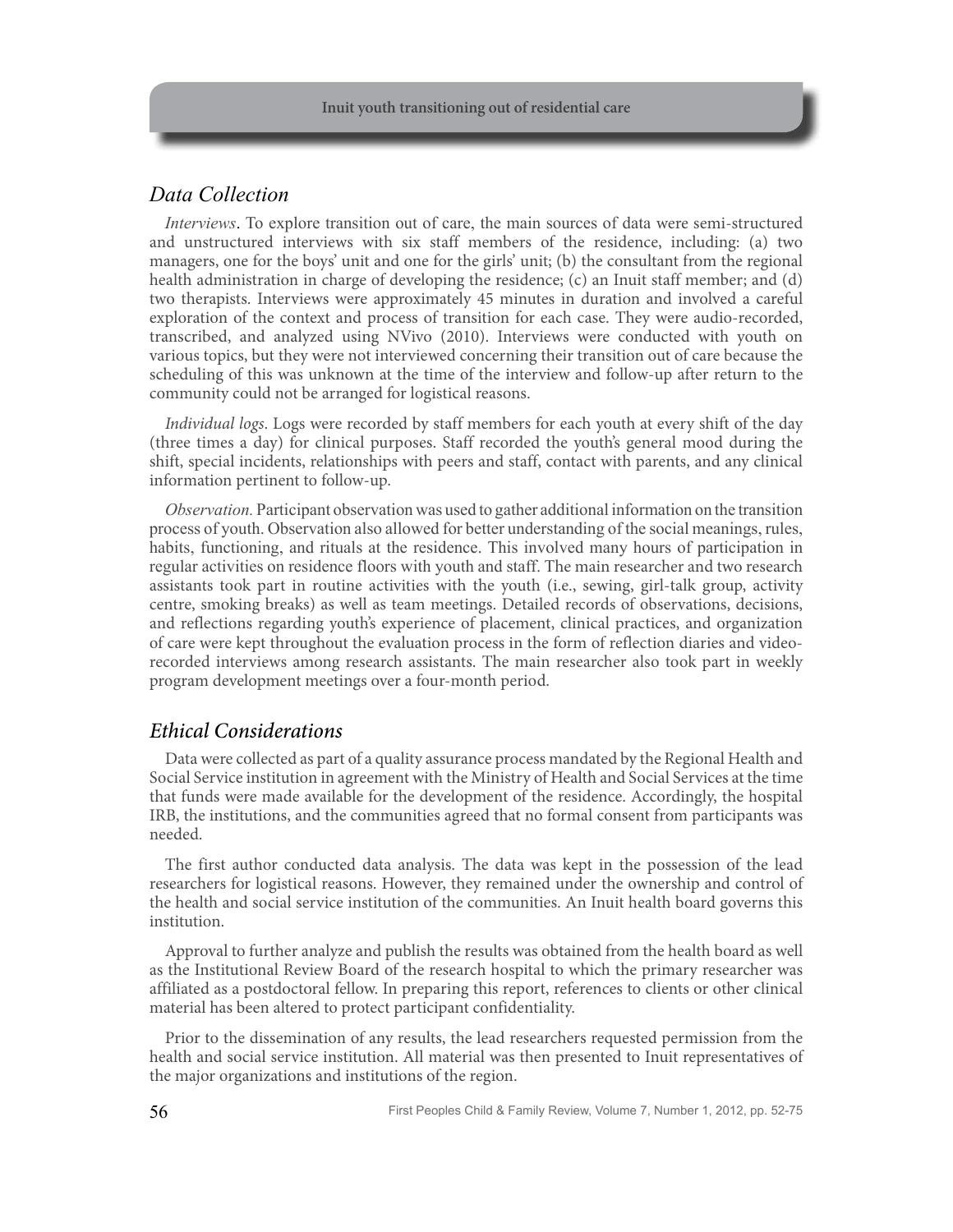### *Data Analysis*

We collated data from interviews, reflections from observations, and relevant material from the individual logs. Using NVivo software, qualitative analyses were conducted by a research assistant and two researchers. Data coding followed thematic analysis (Braun & Clarke, 2006). In the initial phase of this method, interviews, reflective notes, observation notes, and logs were transcribed, read by the research assistants, and re-read by one of the researchers. The lead authors and the research assistants highlighted thoughts and extracts, allowing the emergence of new insights and interpretations. Second, the two lead authors generated initial codes by organizing the material according to the research objectives and coding data that appeared to offer elements relevant to understanding these questions. At this step, multiple in-depth discussions took place among team members. The third phase involved grouping specific codes under more general themes to document facilitators and obstacles to post-treatment transition. During the fourth step, themes and codes were verified and categorized as a function of emerging themes as discussed in phase three. Fifth, we defined all categories (both codes and themes), and linked emerging themes with significant extracts. The sixth step consisted of relating emerging themes with the literature on the subject. Throughout the process of coding and analysis, methodological reflections and decisions were shared and discussed among research assistants and the first two co-authors (SF & MV) to improve the consistency of interpretations and findings (Malterud, 2001).

## Results

### *Criteria used to discuss transition*

No *a priori* criteria were offered to managers and staff members to discuss transitions. Few explicit criteria were used in the interviews. Transition was generally discussed in broad terms, with little detail about what constituted success or failure. In general, managers appeared to base their recommendations of when transition should take place on their assessment of the youth's feelings about transition, the youth's behaviours, the belief that the youth is capable of maintaining the behaviours over time and in a different context, the availability of a place to stay, the family's readiness to offer a safe and healthy environment for the youth and a general consensus between social workers, the youth, the residential staff and family members that youth was "ready."

"He [name] was supposed to have another three months with us, but he had done so well that we felt that it was more of a punishment to make him stay, rather than send him back [to the community] and try and fix things for him in the family."

— Manager interview

"So basically it is based on her [youth's] behaviour in the unit, for the most part, which has been acceptable. If that's the criteria you want to use, then yeah, she should go [home]. And if her parents are ready to have her, then she should go. That was basically in a very short period of time. "

— Manager interview

On various occasions it was mentioned that, despite progress in a youth's behaviour in residence, managers had concerns about the youth's ability to maintain such behaviours in a different context.

© Sarah L. Fraser, Mélanie Vachon, Maria J. Arauz, Cécile Rousseau, and Laurence J. Kirmayer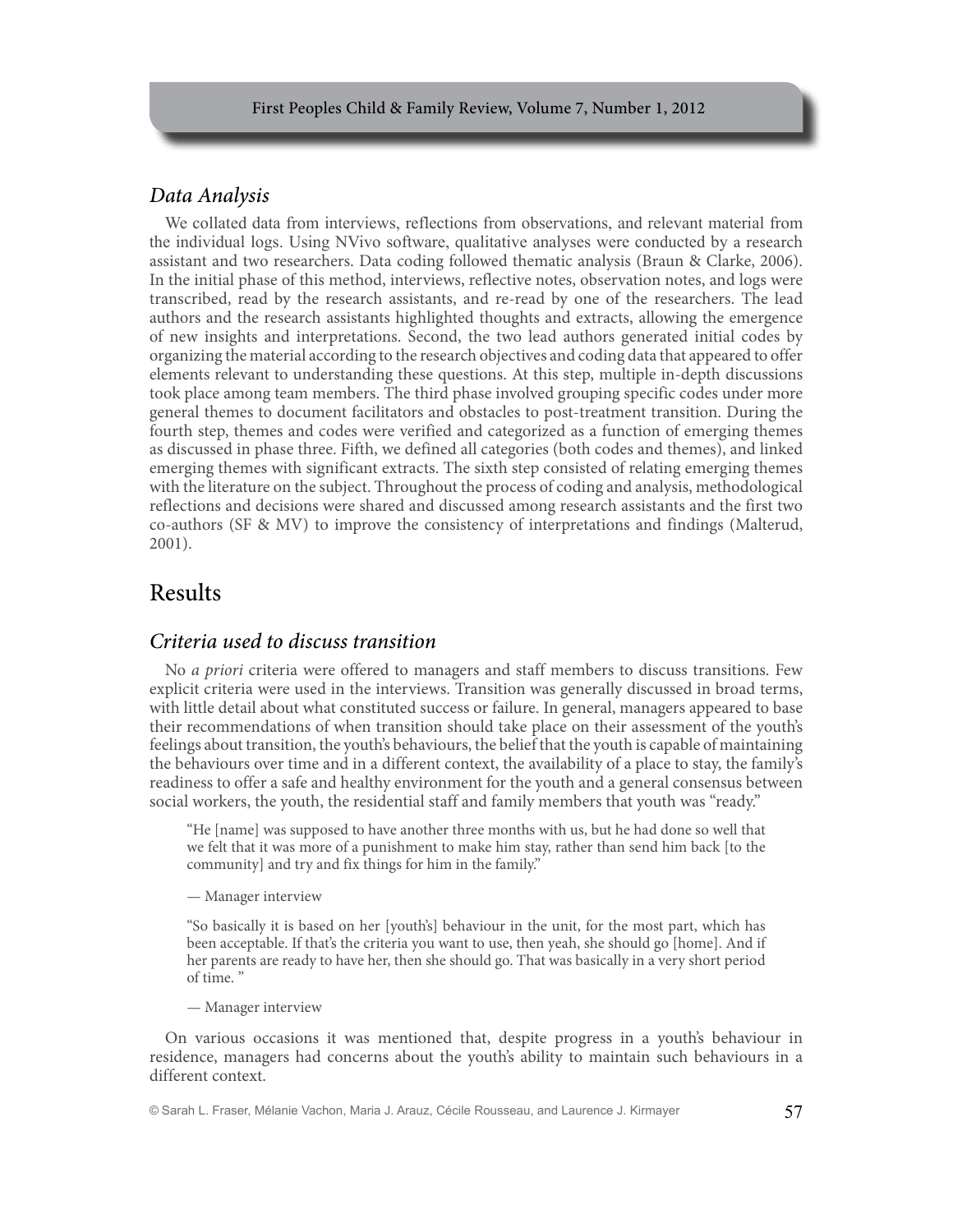"Based on the progress and the behaviour here [in residence], that would indicate that it's time for her to go back [to her community]. And we were saying, OK yeah, but it's been a short period of time and it does not mean that she'll be able to transfer to the community. And so we said, OK let's give her the opportunity to try.

— Manager interview

"I think one of the problems when you work in rehabilitation is that you have to be very careful because the moment somebody starts to make progress then it's OK; it's time for them to go. But often times when they start to make progress, it's the time that you should hold on to more, to secure, and to be sure. 'Cause oftentimes: Ah! Progress! We move along! And it's too early and they fail."

— Manager interview

Managers therefore felt that behaviours and the ability to change within a specific context of care were not sufficient to ensure a smooth reintegration into families and communities. Transitions were viewed positively when the positive behaviours observed in residence were maintained at least partially following their return to the communities. Considering the difficult family and community contexts that youth often returned to, and reflecting their professional training and background, managers and staff adopted a harm reduction philosophy when assessing the "success" of transition. Being able to somewhat resist peer pressure to engage in harmful behaviours, and remaining "functional" by going to school, or maintaining a job despite occasionally returning to harmful behaviours, were viewed as positive adaptations to the community.

Interviewer: "And good [i.e., ready for transition] for you would be that. . ?"

Interviewee: "Well good is that one of the things we know, theoretically and practically, when it comes to substance abuse and severe addictions, to get people to break that habit and stop is very difficult. So what we focus on is harm reduction. So if you're gonna use and you're sure that you're able to use it in a way where you're not putting your health at risk, where it doesn't interfere with your ability to work and hold a job, where it's not to an extent of interfering with your parental relationships, those kinds of things. So I mean in that sense. So if she is, it has reduced to a point in this stage, where it's not being disrupted, as we would think, so she is still in line."

— Manager interview

Interviewee: "Ah, what does she do when she's in difficulty? Ah, she can self-mutilate; selfharm. Umm, she also draws, self-isolates. What's important is she has at least concretely one or two people that she can talk to when she's feeling that way."

Interviewer: "And does she contact them? "

Interviewee: "She does."

— Manager interview

"I know her primary worker continues to speak to her grandmother and mother and they say things are going well; they're pleased with her behaviour. But all of this is relative. As I say, she was in jail for fighting and drinking. And so when they say that they're pleased with her behaviour it's relative. I mean, it's only half [inaudible] since she's been back, this was nothing like it was before. It was something that happened frequently, so yeah. . . ."

— Manager interview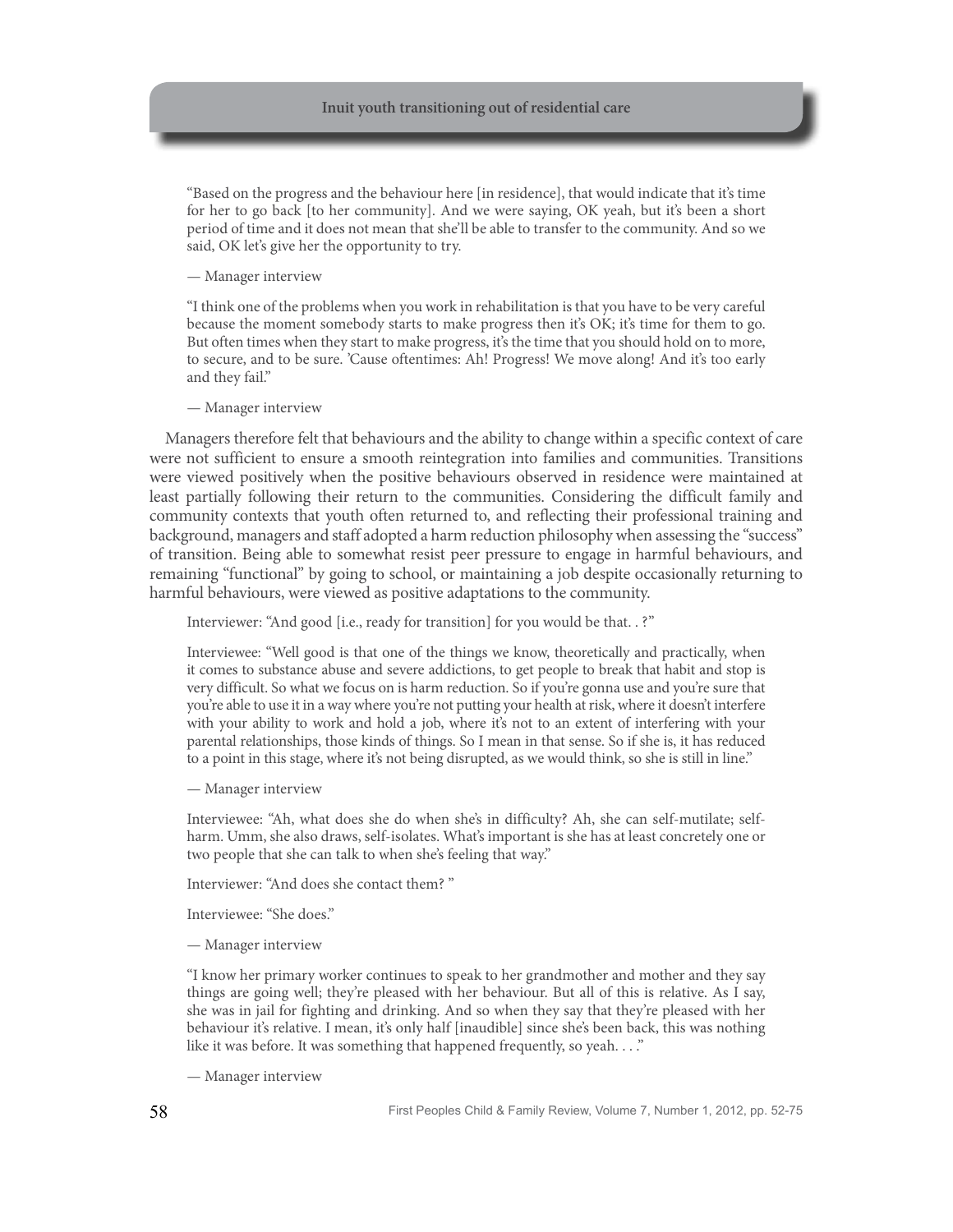Finally, when managers and staff had time to establish and implement a plan for transition, this in itself was viewed as a success. Plans, which will be discussed in further detail later, mostly included creating job opportunities, and linking the youth with a specialized service or a resource person. On the other hand, when a plan was implemented or if the youth had to be placed under youth protection again or incarcerated, the transition was viewed negatively.

Interviewee: "Yep. She'd already tried to go [to the community] before. She had tried to leave to go to substance abuse, a treatment facility, and didn't work so was back [a few days] later. Also, before coming to us, she had been in [urban-based youth protection for general population], she had been in the [group home] and she's gone home from there and it hasn't worked and she'd come back. "

Interviewer: "So you had the concern that this time it would actually work out? "

Interviewee: "No, I'm saying it was quite different. I'm saying this time we all felt more confident; that it did work out this time...."

— Manager interview

"Now that's the one you're going to see where the problems are. . . . How much work we had done here and then what he finished in. . . . He's now in jail."

— Manager interview

Interviewee: "I mean, she's managing it. I mean, you know, she has her moments, but she's been able to stay there. Good for her."

Interviewer: "In what sense do you mean managing right now? "

Interviewee: "I mean she's in [the community]. She's managing to stay there. She's managing to stay in school, even though there are days that she misses, those kinds of things. She often calls back and tells the girls how much she misses here and she wants to come back. But she still plans to stay."

— Manager interview

Youths' desire and ability to remain within the community over time were implicit criteria to what was perceived as a positive reintegration. Transition was rarely viewed frankly as a "success" or "failure" but rather as a complex process in which youth oscillated.

### Elements that facilitate a positive transition

According to the perspective of staff, the main factors that seemed to facilitate transition were various forms of connections to others, to the community, and to culture, as well as continuity of relationships with family during their residential stay and to residence staff following their transition back to their community.

Contact with family and community members throughout youths' stay was perceived as a powerful motivator for youth, encouraging engagement in the program. For example, they reported that youth who had better family and community connections would express their desire to stop using drugs and alcohol, would respect the residence rules in order to please their family and increase the likelihood of returning home quickly. When managers and staff had the impression that family members were actively involved in the care and transition phase, they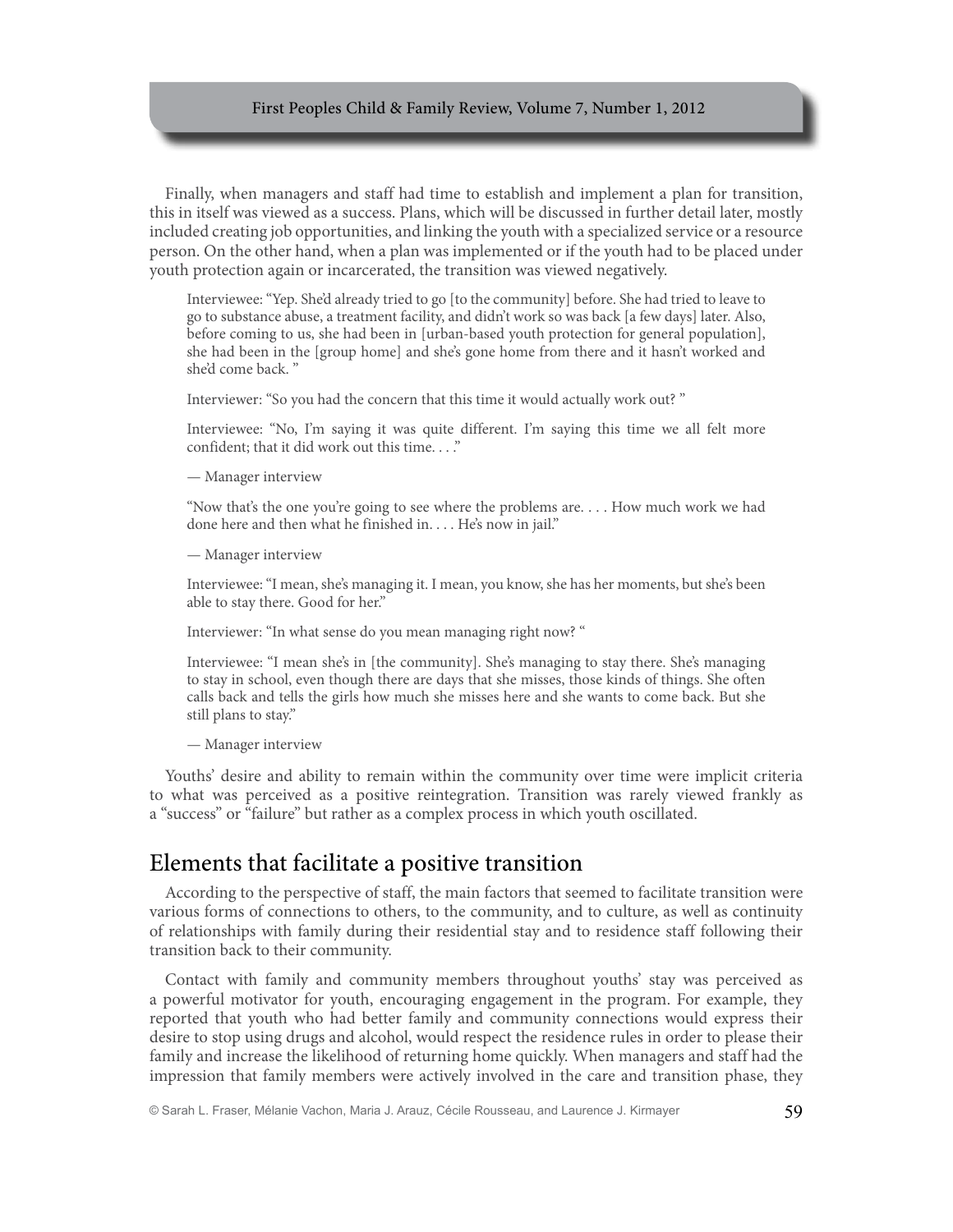felt that this period was easier for youth who were more confident in their ability to adapt to the various changes they experienced, and motivation was markedly increased.

"Certainly having her aunt who stood by her and continues to stand by her, who is not giving up on her; a huge source of resiliency for her."

— Staff interview

In a case where a youth was placed in care following multiple instances of acting out (not attending school, using drugs and alcohol, getting into fights), the manager noted the importance of developing a trusting relationship between this youth and her primary care-taker, her grandmother, in order to allow for new and positive experiences to emerge between them:

"I think the transition worked, because she wanted to be different. I think it worked because she was able to behave in ways that build up trust with her grandmother.

So her grand-mother had a little confidence in her and she had more confidence in her grandmother because she was beginning to talk to her, and be more supportive."

— Manager interview

Staff members observed that contact between parents and youth was often difficult for youth. Due to the fact that this residential placement was a last resort, most youth came from families with long histories of psychosocial problems. Therefore, despite their desire to spend time with family members in the residence, staff felt that parental contact was, at times, associated with distress.

Client talked to me about how her [family] was always letting her down and how she feels like she is going to explode when she talks to [family]. She vented how she feels left out when her [family] talks about other family members. . . . Client has requested that we do not share info on her with her mom and that she doesn't want to talk to her anymore.

— Individual log

Managers and staff felt that continuity in care provided by the residence and connections between youth and residential staff were important motivators for youth who connected with their primary worker.

"I think it [that what helped the youth's transition] would be the relationship she had with her worker. I think the primary worker really pushed her to look at some of the behaviours. The primary worker really, really pushed her; really did a lot of individual one-on-one work counselling sessions with her."

— Manager interview

Managers report that following youths' transition out of care, all the youth have maintained contact with educators from the residence. Some youth called to give news while others made contact when needing to talk or ask advice.

Managers and staff felt that youth established continuity and connection not only with specific resource people in their environment but also with their culture. Managers and staff considered it positive when youth took part in traditional activities in residence, such as sewing, carving, and traditional games, or when they developed skills and practiced elements of their culture on a daily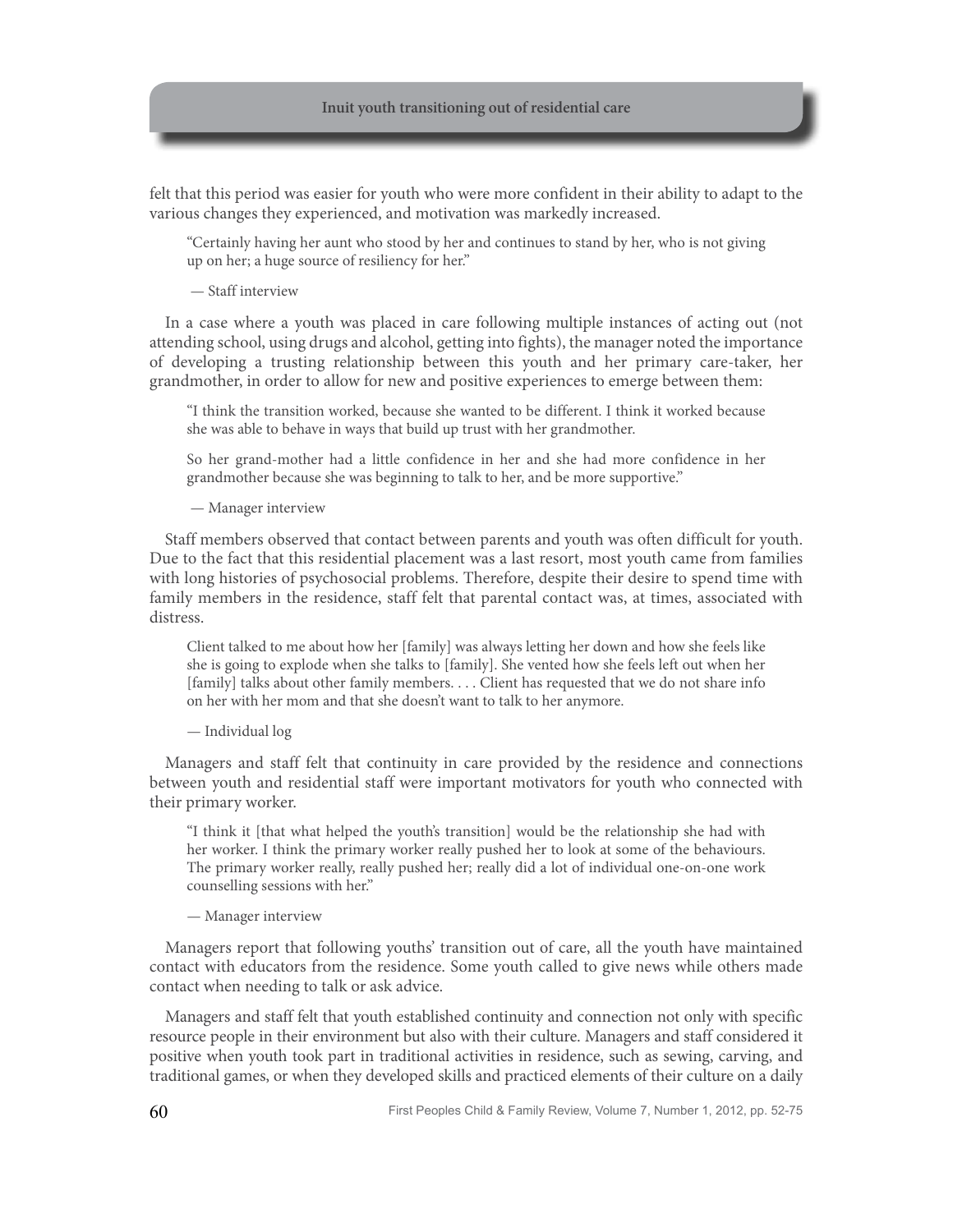basis within their communities. It was also felt that practicing traditional activities at the residence allowed youth to symbolically maintain connections with family members and cultural identity.

"She participated here in throat-singing, she's got skills. And what she's got going for her as well is that both mother and grandmother are throat-singers. They are well known for their singing I mean, so that's something that she can connect up with, with her family."

— Manager interview

"She's still finding activities to do like traditional sewing because that's one of the things we stressed that she did here that would be important if they hook her up in the community. "

— Manager interview

### Obstacles to reintegration

Among the 11 youth who had left care prior to the interviews with staff, all returned to close or extended family in their home communities. From post-care contacts with youth managers, it was reported that three of these individuals were incarcerated in the months following transition and two returned to the residence in the six months following their transition home. Some apparently had felt intense emotional difficulties soon after returning to their communities, while others returned to old habits, such as drinking or not attending school, but with moderation and fewer repercussions on their daily lives.

"The fact that if she's doing it [drinking], she's not doing it to a certain extent that it is disrupting her and putting her in contact with the law and those kinds of things. So that's good. "

— Manager interview

Interviewee: "We certainly had instances where we got a call that she's gone to the hospital, that she tried to kill herself or we got a call that there was a concern she might freeze to death because she had drank so much she would be laying outside, and somebody came by and discovered her and helped her. Yep. "

Interviewer: "So she still has some difficulties. . . ."

Interviewee: "Has some difficulties. Will always have some difficulties and it's continuously trying to be alive and get something out of life. "

— Manager interview

"Well, I know that. . . . She actually called us last week to say she just got in jail for drinking and fighting. . . . So that's not uncommon. That's not uncommon for our girls and boys, when they go back [to their community] to drink and to fight. Not uncommon. "

— Manager interview

According to staff, youth had difficulty adopting new life-styles in old contexts. Managers and staff identified many factors as potential obstacles to what they perceived as being a healthy reintegration: returning to difficult home environments; lack of continuity in services and relationships; anxiety and ambivalence related to transition. Finally, for some youth particularly those with criminal status or complications in the decision-making process — an important obstacle for their transition and reintegration was the lack of time for preparation.

© Sarah L. Fraser, Mélanie Vachon, Maria J. Arauz, Cécile Rousseau, and Laurence J. Kirmayer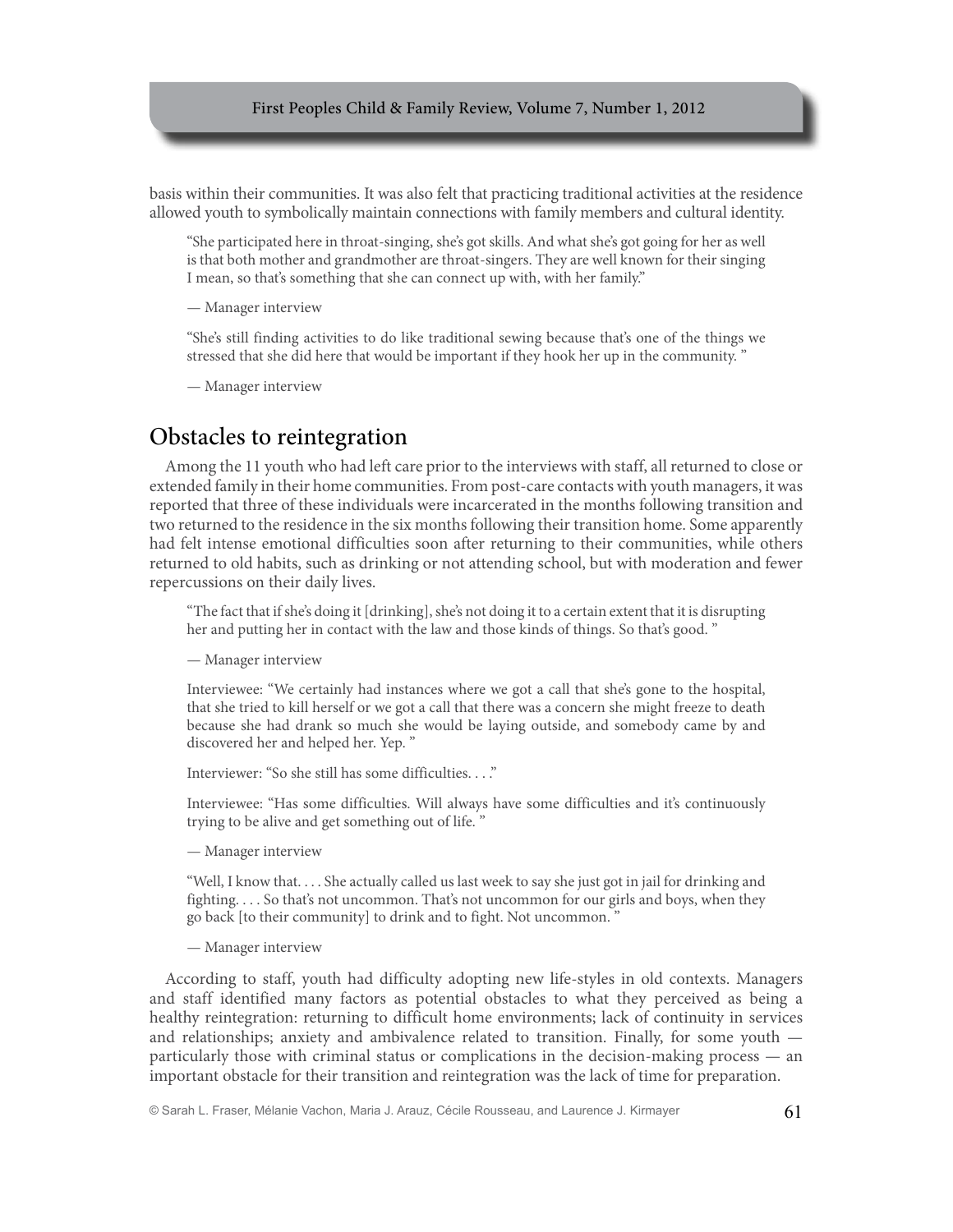According to staff, the greatest obstacle to reintegration was having to return to contexts that often had not changed, and thus presented the same unhealthy environments from which the youth was taken in the first place. During their reintegration back to their communities, youth had to deal with alcohol and substance abuse among friends and peers, violence and neglect, lack of social and health resources, and lack of opportunities and/or activities, causing intense feelings of boredom.

"But all the girls will tell you that there's nothing to do, except to hang out at the co-op with friends, to smoke, to drink, to do drugs. There's nothing else to do."

— Staff interview

"He went back to [community name] and he was living with [family member]. He then didn't want to go to his house because his [family member] was drinking, and he didn't want staff to see that. . . . So, it was a setup. You're talking about a kid with really heavy substance abuse issues and then with no preparation, just walk right back to that thing. . . ."

— Manager interview

Staff described how these community contexts revived unhealthy dynamics and coping mechanisms, such as drinking, using drugs, and taking part in delinquent activities. With limited personal and community resources, some youth adopted available strategies to "numb the pain."

Interviewer: "Why would they go back to drinking?

Participant: "To drugs and alcohol and whatever? Because it's there. Most of the time it's friends that have stuff for you, it's already there and that is where they get away from their problems."

— Staff interview

According to staff, different forms of discontinuity in care and relationships were major obstacles to reintegration. They described first the lack of specialized care required for drug and alcohol addictions and psycho-emotional difficulties. The loss of specific resource people was also noted as a major obstacle to "successful" transitions. This included the frequent turnover of community-based workers.

"The [social] worker he had, just left and had given it [the case] to another [social] worker. By the time I made sure of his transition plan, she said she was no longer the worker. So then it was another worker; and then, by that time, it was November. And he was coming home in November."

#### — Manager interview

In our observations on residential grounds, and talking to youth, we noted they often developed a strong attachment not only to the staff and other youth but also to the residence. Youth in care gave each other special titles such as soul-mate, sister, or brother. It was not rare that youth spoke of the residence as being their "fake home." Girls spontaneously cleaned open spaces to make them feel more "cozy." Despite common frustrations related to placement, and the repeatedly expressed desire to return to the community, youth reported feeling safe within the residence. Transitioning back to their communities often meant losing these relationships and the feeling of comfort; these losses were experienced against the backdrop of other personal loses endured throughout their lives.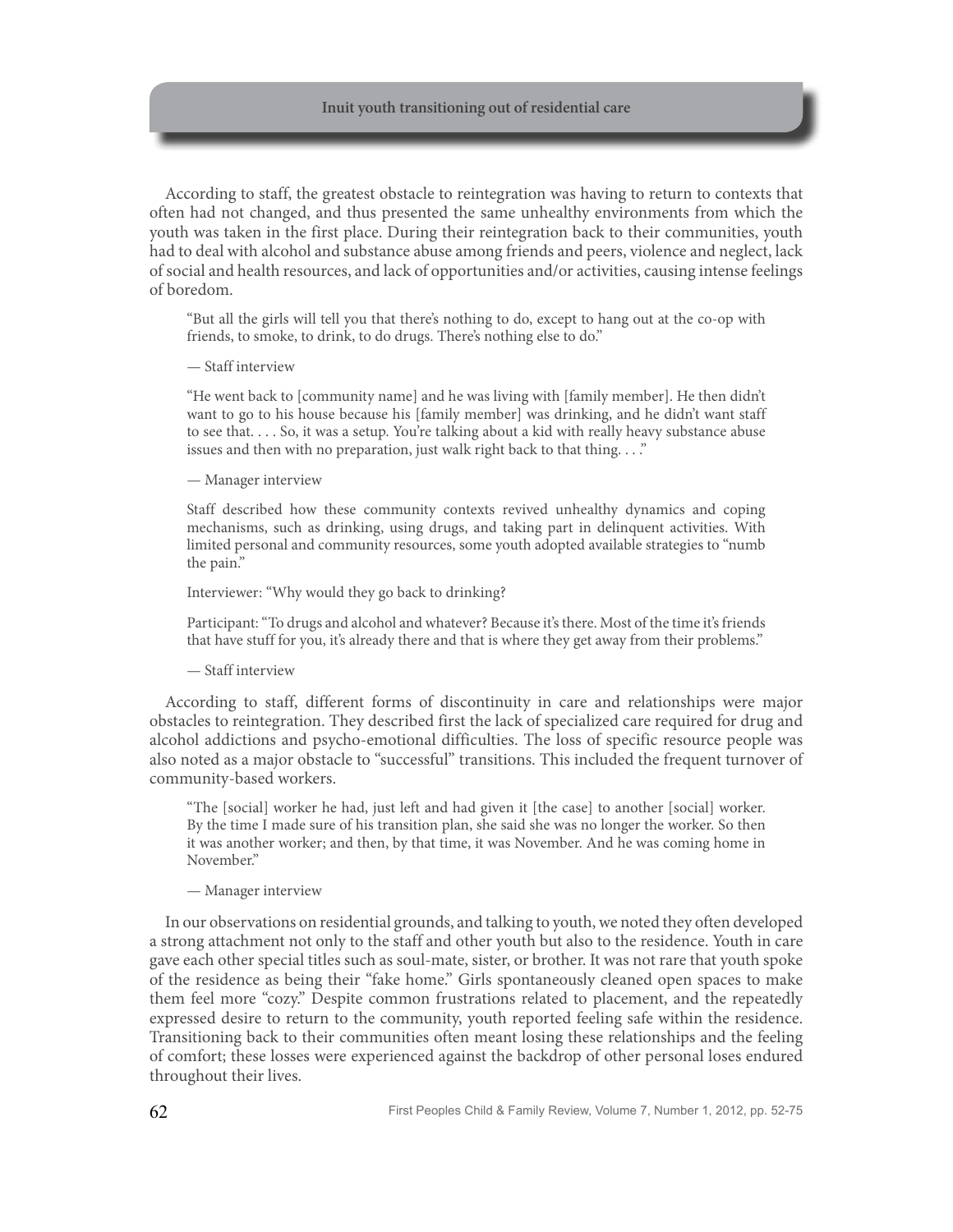Discontinuity in care was a particular problem for youth who age out of care when they reached the age of majority and were no longer eligible for services, as well as for youth who were classified as young offenders. In such cases, youth benefited from few, if any, services within their communities.

"And when the kids are not [under] youth protection, the worker's involvement in the community is very minimal. They just want to make sure that they have done what they needed to do. So there's no chance of going home for a visit before the measures run out because it's young offenders. So it's not like when its two weeks before going back or a month, we can plan to start sending him up. We just can't do that."

— Manager interview

In this excerpt, the manager discusses the complexities surrounding the planning of care for youth under the Youth Criminal Justice Act. In such cases, youth must strictly abide by their court sentence, which generally involves placement for a specified period of time. During this time, trial visits to help youth create networks in the community and re-experience life at home are not possible. As well, child welfare services have mandates with clients until they reach a specific age. In this particular region, the mandate ends at the age of majority, after which funds are not available for follow-up and care provided within communities is minimal. Youth were very aware of this system and some expressed indifference with regard to available services, looking forward to acquiring status as independent "adults," while others felt anxiety when faced with a lack of services. Managers felt that this legal status was an important impediment to change among youth, and dramatically reduced the time and resources available to prepare for reintegration.

Interviewer: "And maybe because they're older that it didn't work. . . ."

Participant: "Exactly. Not nearly enough time to try to impact the kind of severe delinquency that they were involved in."

Interviewer: "Do you think that if they stayed longer here, it would've changed?

Participant: Change is a big word. I think I'm certain it would have certainly had an impact on their behaviours. . . . And also, they don't engage because there's this mystical magical date of when I turn 18 and free and I'm an adult and you can't tell me anything."

— Manager interview

Change in structure and discipline from residential settings to home was perceived as being a major form of discontinuity. Gains made in care were viewed as resulting from structure and discipline, continual reinforcement, and consistency in the consequences given to youth, and it was felt that such structure and consistency was often lacking within the homes of these youth.

Interviewer: "Is it good for them to have a tight schedule with lots of activities?

Interviewee: It is but at the same time when they leave here they are going to be in culture shock. Because it's so different from what they live up there, so it's as if it helps them to feel better but it doesn't prepare them for reality.

It [transition] is really hard for them because I think that deep down inside they do want to change, they want to keep this strict lifestyle and just someone to care about them. . . . So it's hard for them to adapt to [pause] freedom."

— Staff interview

<sup>©</sup> Sarah L. Fraser, Mélanie Vachon, Maria J. Arauz, Cécile Rousseau, and Laurence J. Kirmayer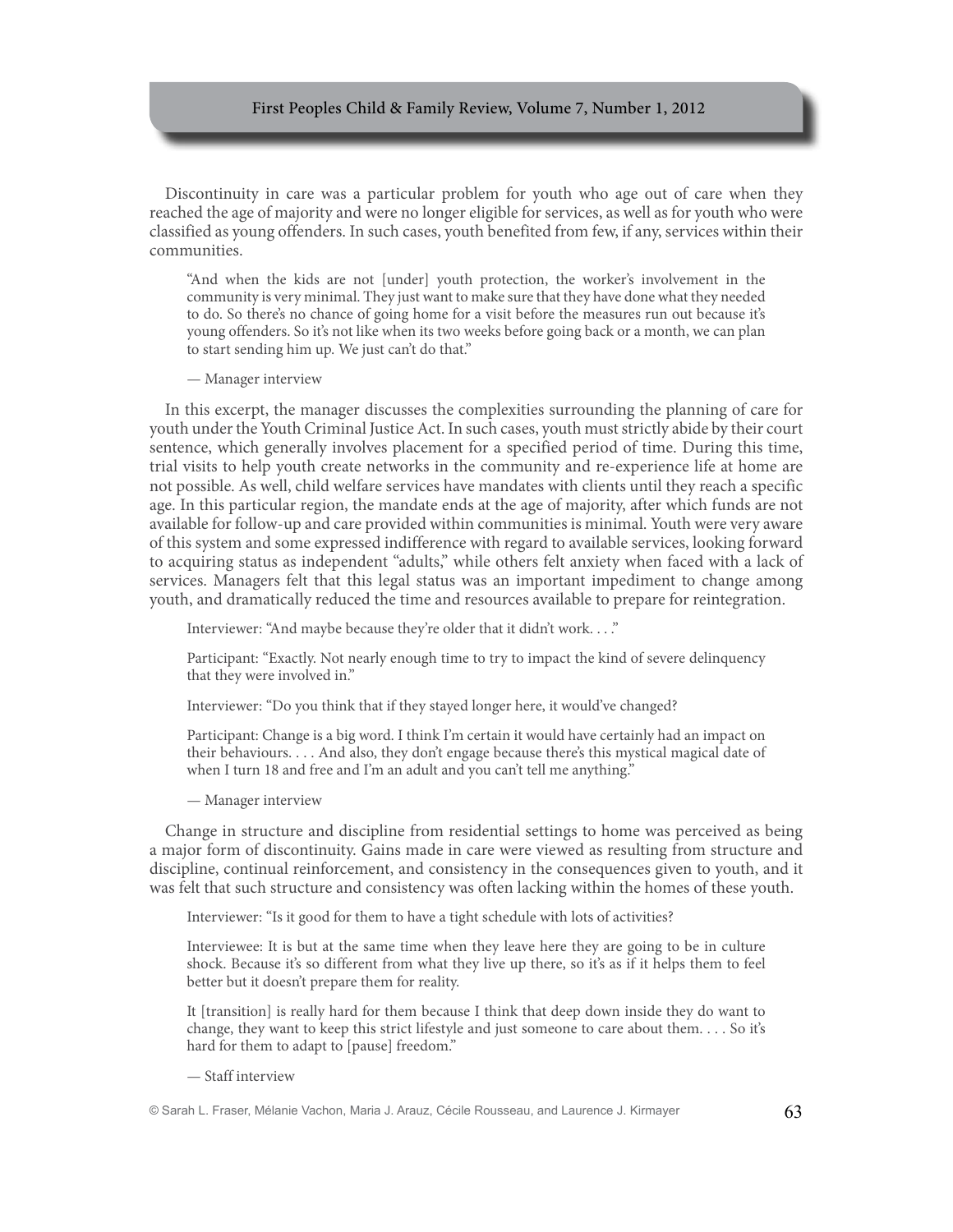Staff and managers also discussed their perception of youth's anxiety when facing transition. According to interviewees, youth were conscious of the obstacles they would face when returning home.

"Oh, lots of, lots of anxiety. Lots of, lots of sadness. Lots of concerns about: am I going to, am I going to be able to do this? You know, so. . . . She had no confidence about doing it. So, the anxiety was not as nearly high as it had been the other times. And at other times she'd actually changed her mind and didn't go."

#### — Manager interview

[Name of youth] is telling us: "I'm scared, and I'm scared because I know when I go, I'm gonna be bored, because the school there is boring, it's nothing like here. There's nothing to do. And so all my friends, they drink, they smoke, they use drugs, so it's going to be very difficult for me. How am I going to be able to say no and not do it?"

#### — Manager interview

Peer pressure, bullying, and ostracism were seen as major impediments to reintegration. Our time spent with youth allowed us to hear them describe how boredom and bullying within the communities is a major stressor in their daily lives.

"He was 17 and they didn't want him back in the community. So they figured, we'll kinda keep him there until he's 18."

— Manager interview

"She burned so many bridges, I mean, both in the trust of so many people, because of the violence, because of the stealing, because of the drugs. I mean, people were just very reluctant to have her back in the community."

#### — Manager interview

Being placed away from the community also opened the door to various post-discharge options with regard to living arrangements. Youth got to see the city and be in contact with family members or friends living in the city. These experiences broadened the imagination of youth who aged out of care, but sometimes created anxiety and confusion.

"He didn't know where he was going. He would ask me: where am I going? What's going on? Who is going to take me? So I suggested that we meet, him, myself and his social worker, all together. We went over the options, we looked at what was viable, what made sense and all the anxiety went down, all of the sudden he was not angry and didn't have an attitude."

#### — Staff interview

A final obstacle to a positive transition, as perceived by managers and staff, was the lack of time available for preparation. Decisions on transition sometimes depended on judicial decisions or other factors that derailed systematic planning and preparation. On some occasions, youth found out about having to transition back home only weeks or even days prior to the actual event. Following a scheduled court appearance, youth were told whether their stay in the residence would continue or a return home was granted. Youth might then only have time to return to the residence to pack their bags. On the other hand, they might have a prolonged period of anticipation over the possibility of going home and, when told they must stay longer, returned to the residence frustrated and disappointed.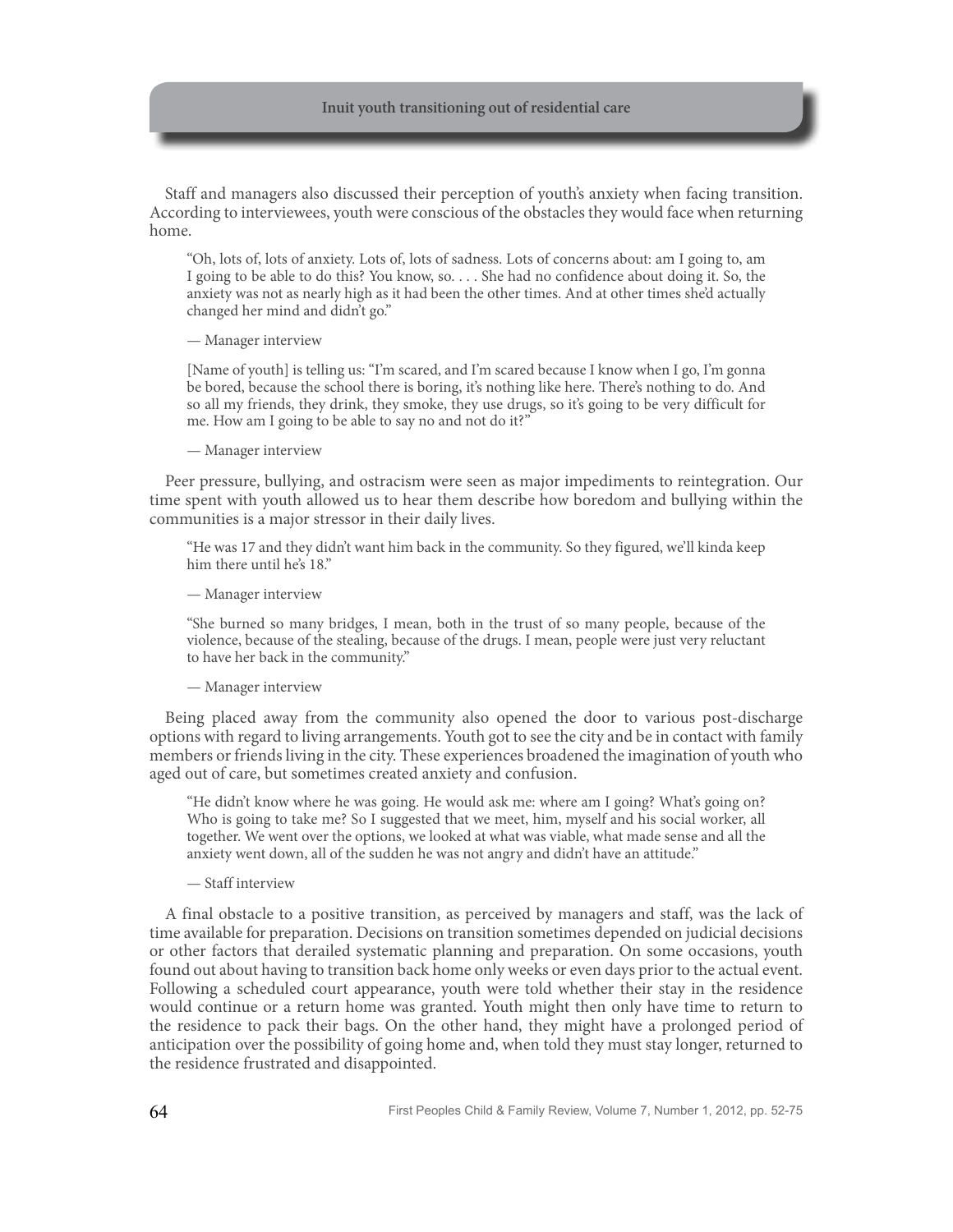"I don't know if it was a last minute thing, but we were definitely preparing him for an extra stay. We were looking at circus schools. He was very athletic. He liked to do like acrobats. So we were trying to look for a gymnastics or circus school for him to attend. So we were trying to get the positive of staying with us, so that he wouldn't get down. And then the day before the court, she (the social worker) said: no, we changed the recommendation, he's coming back."

— Manager interview

" Unfortunately advance notice [of when youth will be transitioning out of care] is not a common thing. . . . when they do have the time, when they are given a month, two months, three months advance notice, everyone is able to run around and build support for them and try to get them back to school, get them ready for a job, get them to meet the people to support them in their community, you know, I can have a proper termination where we work on focusing on the future and their strengths and get them kind of ready for that emotional departure from everyone."

— Staff interview

### Structural elements and program development

The residential program and policies developed and evolved throughout the period of the internal quality assessment. Here we describe the structural elements inherent to the youth care services of this region as well as the program elements developed to ease the transition of youth as a function of the manager's and the staff 's perception of the youth's needs and experiences.

The official procedure for decision-making was hierarchically structured and dependent on the Act under which the youth was placed (see Table 1, p. 66). The intricate relationships and dynamics between the various individuals involved in the youth's life create important differences in who may influence the decision process. Managers provided examples of who is involved and how the decision process might fluctuate from case to case and could include family members, social workers, judges, educators, managers, therapists, and the youth themselves. When discussing the transition of a particular youth who was at the residence under voluntary measures, the manager explained that they encouraged the youth to stay due to the perception that his family context was not ideal at the moment of transitioning.

"I think we did it in collaboration with DYP [Department of Youth Protection] they based it a lot on our feedback. . . . We actually encouraged him to stay on. . . . But he decided he would rather go back than stay here longer."

— Manager interview

In a second case, the manager explained how the social worker within the community established a plan in communication with family members, lawyers, and the residence, but could repeatedly modify the plan as a function of the family circumstances, perceptions of the youth's behaviour, or other unknown reasons. These changes make it difficult to develop a transition plan.

"His planning was done in conjunction with the [social] worker. Now it's a little more difficult because the decisions were getting changed very often. So at one point the social worker was asking for three extra months and then she wasn't and then she was asking for it again. Like we were preparing him for an extra stay, and the day before she told me he was going home."

— Manager interview

<sup>©</sup> Sarah L. Fraser, Mélanie Vachon, Maria J. Arauz, Cécile Rousseau, and Laurence J. Kirmayer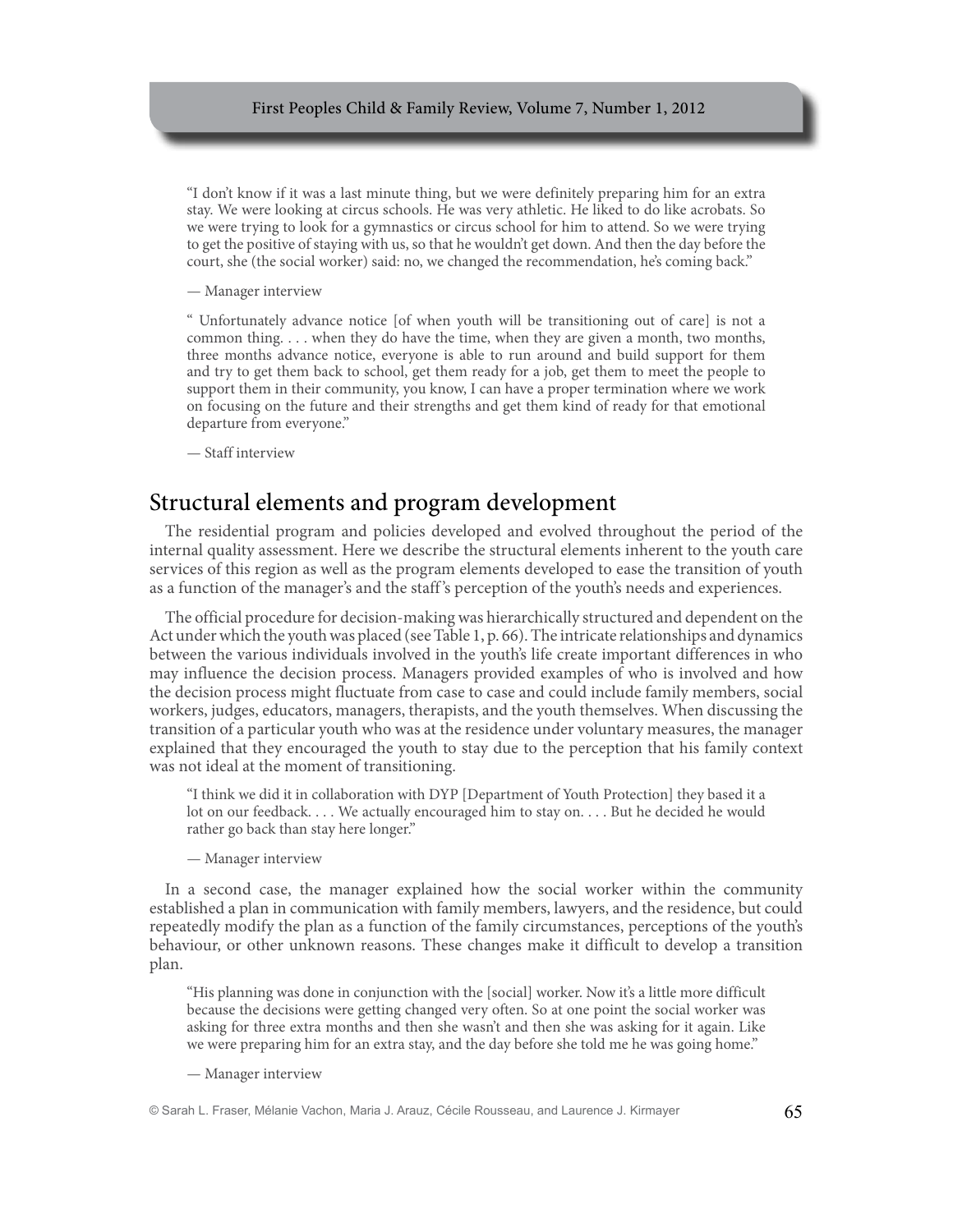Table 1: Types of placements

|                                       | Social Services Act                                                                    | Youth Protection Act                                                                                                                      | Criminal Justice Act                                                                                                                         |
|---------------------------------------|----------------------------------------------------------------------------------------|-------------------------------------------------------------------------------------------------------------------------------------------|----------------------------------------------------------------------------------------------------------------------------------------------|
| Reasons for<br>placement              | Voluntary placement                                                                    | Security and<br>development are<br>compromised                                                                                            | Criminal activities                                                                                                                          |
| Responsibility for<br>decision making | Youth protection                                                                       | Youth protection<br>court                                                                                                                 | YCJA court                                                                                                                                   |
| Interactions in<br>decision           | Social work<br>will interact<br>with residential<br>workers and other<br>professionals | DYP social<br>workers make<br>recommendations,<br>other professionals<br>and workers may offer<br>recommendations to<br>the social worker | Rehabilitative services,<br>therapists and other<br>professionals working<br>with the youth may<br>provide the court with<br>recommendations |

Once the social worker from youth protection services decided that a youth would transition out of care, the residential managers adopted a number of practices and activities to aid youth in their reintegration. Managers were concerned with ensuring that youth leave care with a safety plan that included identifying specific resource people whom the youth trusted. Planning also included developing an education and work plan when appropriate. The interventions for preparing youth to return to their communities were tailored to youth's specific needs as determined by the managers and social worker.

This planning required communication between the residence social worker and resources within communities (employers, teachers, family, and other potential resources). Educators accompanied youth on trial visits to their community to help youth reintegrate at their own pace and to aid them in developing trusting relationships with the identified resources. As a manager noted,

"[There are] lots of telephone planning conversations; going [to the community] to the family; the primary worker, going up and meeting with youth and the worker; finding a resource in the community"

"I think she must've gone like three or four times. Three, four days at this time; a week at this time, as an integration back into the family home and into the community."

In order to create a sense of continuity in relationships and connection with the residence, managers and staff members organized "goodbye" rituals for youth who were about to leave. Youth were offered a departure gift. On the boys' section of the residence, they all chose a piece of jewellery, which became a sign of belonging and connection to the group.

"The boys have all chosen jewellery and a bracelet. That comes from one of our staff who wears a big thick choker and thick bracelets in stainless steel, and I think the guys kind'a look at that as cool, so that became, once one picked that as a gift, everybody else did it too."

— Manager interview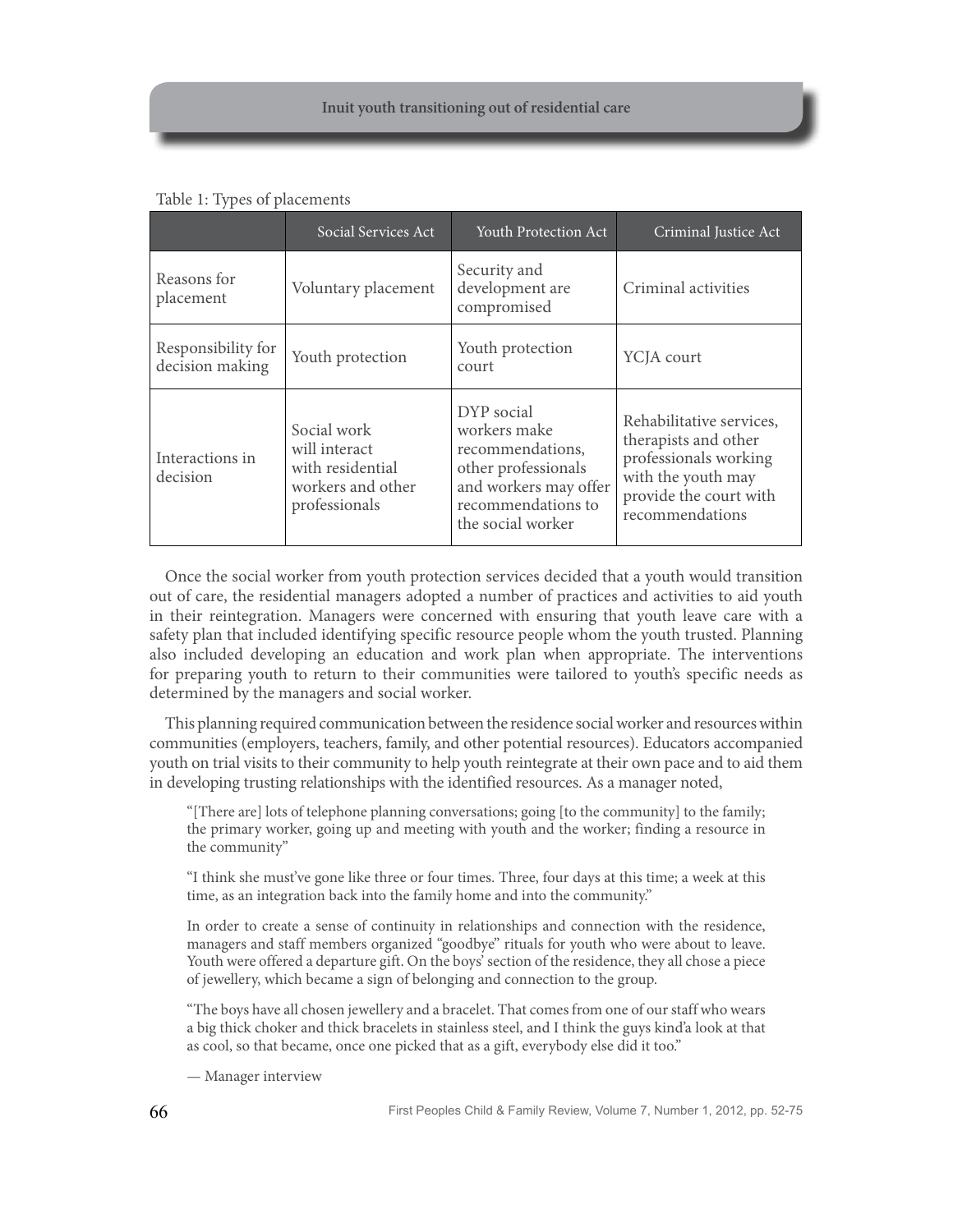A supper was organized for the departing youth, either with the whole group or just with their primary worker, according to the youth's request. Youth who left the residence often returned to their communities with residential staff. Staff members remained in the community for a few days as the youth began to reintegrate. During this period staff would meet with the family, help youth connect with community services, and offer support when needed. Following their transition home, youth could communicate with staff members at the residence at any time. For two youth who did not call the residence in the weeks following their transition, staff made contact with them for follow-up.

Apart from the program elements specific to the transition period, managers developed a program and policies that they felt would help youth both in care and after care as a function of the perceptions of facilitators and obstacles noted above.

This residential program was developed on the model of the Circle of Courage (Brendtro, Brokenleg, & Van Bockern, 1990). This empowerment approach was based on Native philosophies of child care and attempts to foster courage by developing four abilities and values among youth: belonging, generosity, mastery, and independence (Brendtro, Brokenleg, & Van Bockern, 1990). Educators received a three-day training session on how to implement these values on a daily basis. The concepts were used concretely in specific activities. For example, during girl team meetings, staff would give specific girls a star on *the wall of stars* if educators felt that youth had displayed one of the four values fostered in the circle of courage. Aside from these concrete examples of the incorporation of these values in activities, it was unclear how the values were understood by the educators and integrated in their interactions with youth and within the general program.

Specific traditional activities were also included in the program, such as sewing, carving, storytelling, throat signing, Inuit games, as well as traditional meals. There was a hope that these activities would help youth gain insight into their behaviours and reconnect with their culture and family.

"Hopefully, the work that [cultural broker/educator] and people have been doing for 'girl talk' and the 'circle of courage',  $-$  that's what they're doing  $-$  [learning to be] able to say no and being able to walk away [from trouble]. Hopefully it's gonna work. The reality is that Wednesday you might fail and not be able to say no and walk away. But hey, if you can do it Monday, Tuesday, Thursday, Friday, good for you. "

#### — Manager interview

Youth could communicate with family members on a daily basis, and staff contacted families and social workers regularly to maintain communication. Youth had daily computer time scheduled to enhance contact between friends and family. A third unit was opened to allow family members to visit their children while in residence. During these visits, which would normally last two to four days, youth could stay with their family in this separate unit. Also, if managers and staff members felt that the transition period may be particularly difficult for the youth and that there was a possibility that it would not succeed on a first trial, rooms were left vacant for a few weeks to provide youth the opportunity to return to residence.

"See, even when he left, it wasn't 'this is final,' we had made like a first plan where he went up for two weeks and we saw how that went and if it went well, then before [month] he would go up. But we still had . . . we left his bed open until [month], just in case. . . . And he knew that. Like, you know: 'This is a test. You're going up. You did well last time so if you can sort of keep your end of the bargain, then you'll stay in the community, and if not, you have to come back and spend some more time with us.' "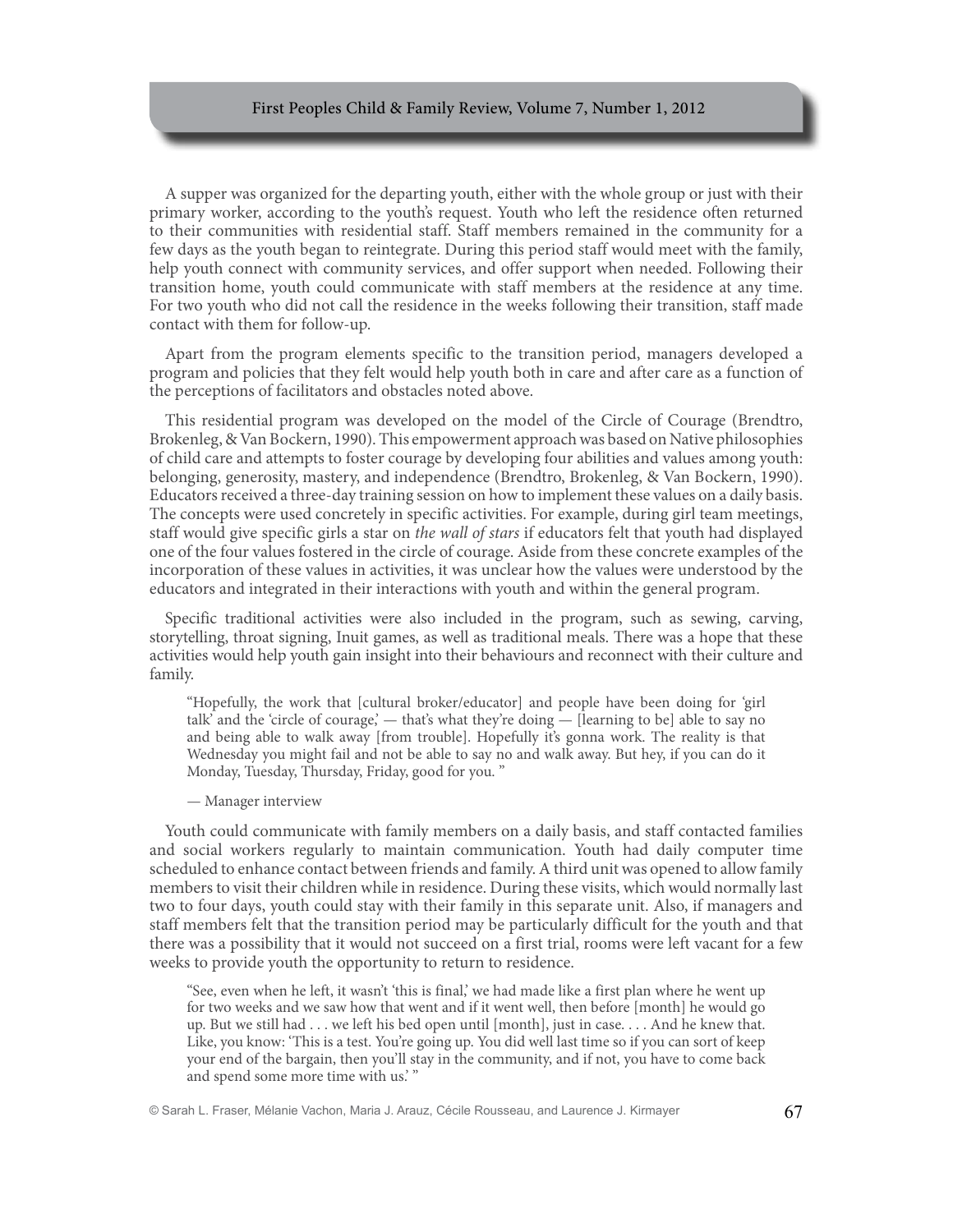— Manager interview

In cases where youth requested or required, as determined by the community social worker, to return to the residence once these few "transition" weeks were over, they were placed on a waiting list and returned for a second stay.

Managers and staff 's interactions with youth influenced not only the program development on a more permanent basis but also the attention and resources mobilized on a more personal basis. Spending such a long period with the youth and witnessing their distress can be emotionally difficult for staff members, especially during times of transition. In this example, the manager discussed his feelings about the transition of one of the youth who has had repeated suicidal attempts in the past:

Interviewer: "And how did you personally experience [her] departure?"

Interviewee: (*Silence*) "Anxiety, fear. . . . Because I'm still not sure how long she'll live."

— Manager interview

When staff and managers felt that youth were anxious about returning home, this anxiety sometimes mobilized special attention and care from staff members, who showed a strong desire and motivation to offer care pre- and post transition.

"She had asked me: 'When I leave from here there is a possibility for me to continue seeing you?' and I said 'Yeah, we can work something out,' and we spoke about that, and developed a plan if she is [in the city] that she could come see me. And if she is [in the community] maybe we can talk on the phone. Maybe we can speak to her social worker."

— Staff interview

### Discussion

The objective of this exploratory study was to examine the obstacles and facilitators for Inuit youth when transitioning from residential care back to their home communities, as perceived and understood by the managers and staff members involved in program development and service provision. Five of the six individuals interviewed in this study were non-Aboriginal. Moreover, all individual logs were written by non-Aboriginal staff members. The researchers and research assistants were also non-Aboriginal. The results therefore primarily reflect the experiences of non-Aboriginal social service workers. It is important to note, however, that the results were shared and discussed with an Inuit educator/cultural broker and an Inuit Elder who gave feedback that was integrated into the final interpretation.

Although the perspectives of the youth, their families, and communities were not assessed, the views of professional staff involved in service development and provision are important for understanding the values and orientation toward culture and social services that guide program development in residential care and shape what is viewed as being "culturally competent" care when planning the transition of youth back to their communities.

In assessing whether youth were ready to transition back to their communities, the major questions managers had were: 1) Have their problematic behaviours changed? 2) Are the youth likely to maintain these behaviours in the community? And 3) How can we plan the transition? Elements of a positive transitions included going to school, keeping a job, having structure within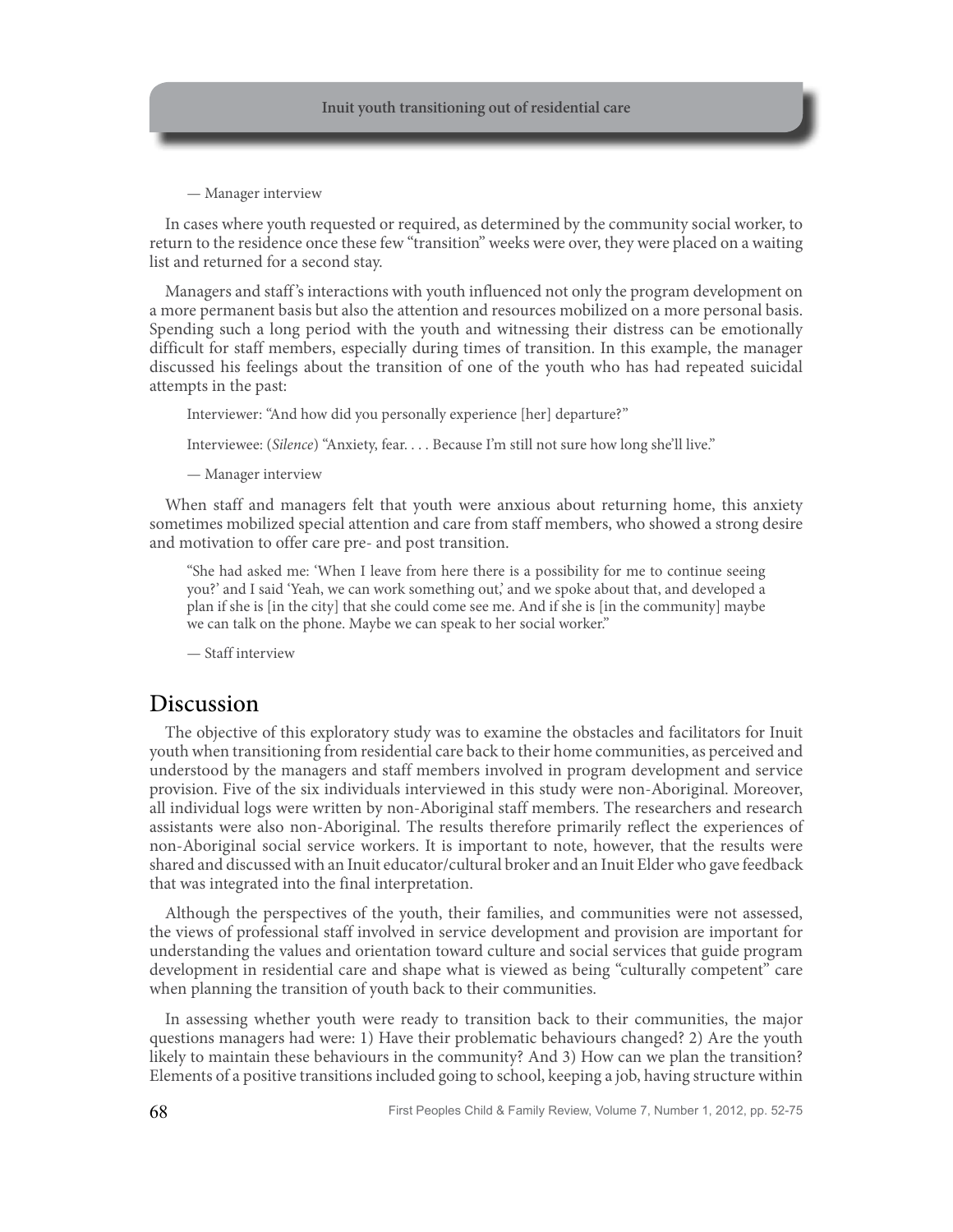the family environment, less suicidal ideation and attempts, as well as a reduction of alcohol and drug use. These criteria are consistent with the professional and institutional mandate of "stabilizing" youth presenting high-risk behaviours.

### *Obstacles to transition*

The obstacles discussed by interviewees were mostly forms of discontinuity within the structural system, including disruption in care after the age of majority, and certain last-minute legal decisions concerning the moment at which the transition back to communities will take place.

In this study, of the five youth who attained the age of majority at the time they left care, three were incarcerated in the months following. Longitudinal and retrospective studies assessing outcome of youth leaving care at the age of majority suggest high rates of incarceration, homelessness, and psychiatric illness (Cauce & Morgan, 1994; Fall & Berg, 1996; Fitzgerald, 1995; Lindsey, Kurtz, Jarvis, Williams, & Nackerud, 2000; Maclean, Embry, & Cauce, 1999). Having services abruptly withdrawn has an impact on youths' ability to adjust to independent living (Mann-Feder & White, 2003; Thompson, 1996).

A second major category of obstacles was described as unstructured or challenging post-care environments, including exposure to alcohol and substance abuse in families and/or communities, boredom, and lack of opportunities. The literature suggests that the stability and quality of placement following discharge greatly influence a youth's ability to maintain any gains made during their residential stay (Lewis, 1982; Wells, Wyatt, & Hobfoll, 1991). Boredom and bullying within communities may be important social determinants of health, and have been identified as targets for mental health prevention and intervention programs for Aboriginal youth (Fortune, Sinclair & Hawton, 2008; Kirmayer, 1994; Kirmayer et al. 2009; Mohajer, Bessarab, & Earnest, 2009; Stevenson & Ellsworth, 2003).

### *Facilitators of transition*

Most of the strategies put into place by managers and staff to facilitate transition remained within the existing structure of care. Strategies to facilitate transition by strengthening continuity of care included encouraging youth to stay longer in care, accompanying youth to their community to help them create new social, educational, and job networks, creating rituals before departure, offering symbolic gifts, and offering post-care support via telephone. Continuity with family was supported by looking for extended family members who could foster the youth post-care, and creating opportunities for communication between youth and the community. To provide cultural continuity, managers and staff strived to incorporate "traditional activities" into the program.

Concerning continuity with family, some authors have suggested that greater contact during placement increases the likelihood of returning home following placement (Cantos, Gries & Slis, 1997) and maintaining behavioural and psychological gains made during placement (Hair, 2005; Stage, 1999). There is very little literature assessing the involvement of parents of Aboriginal youth in care. However, work by Delfabbro, Barber, and Cooper (2002) found that in their sample of Australian youth in care, Aboriginal parents tended to have less contact with their children, geographical distance being a major impediment to parental contact during placement. Many Canadian First Nation communities and most Inuit communities are remote and isolated. Any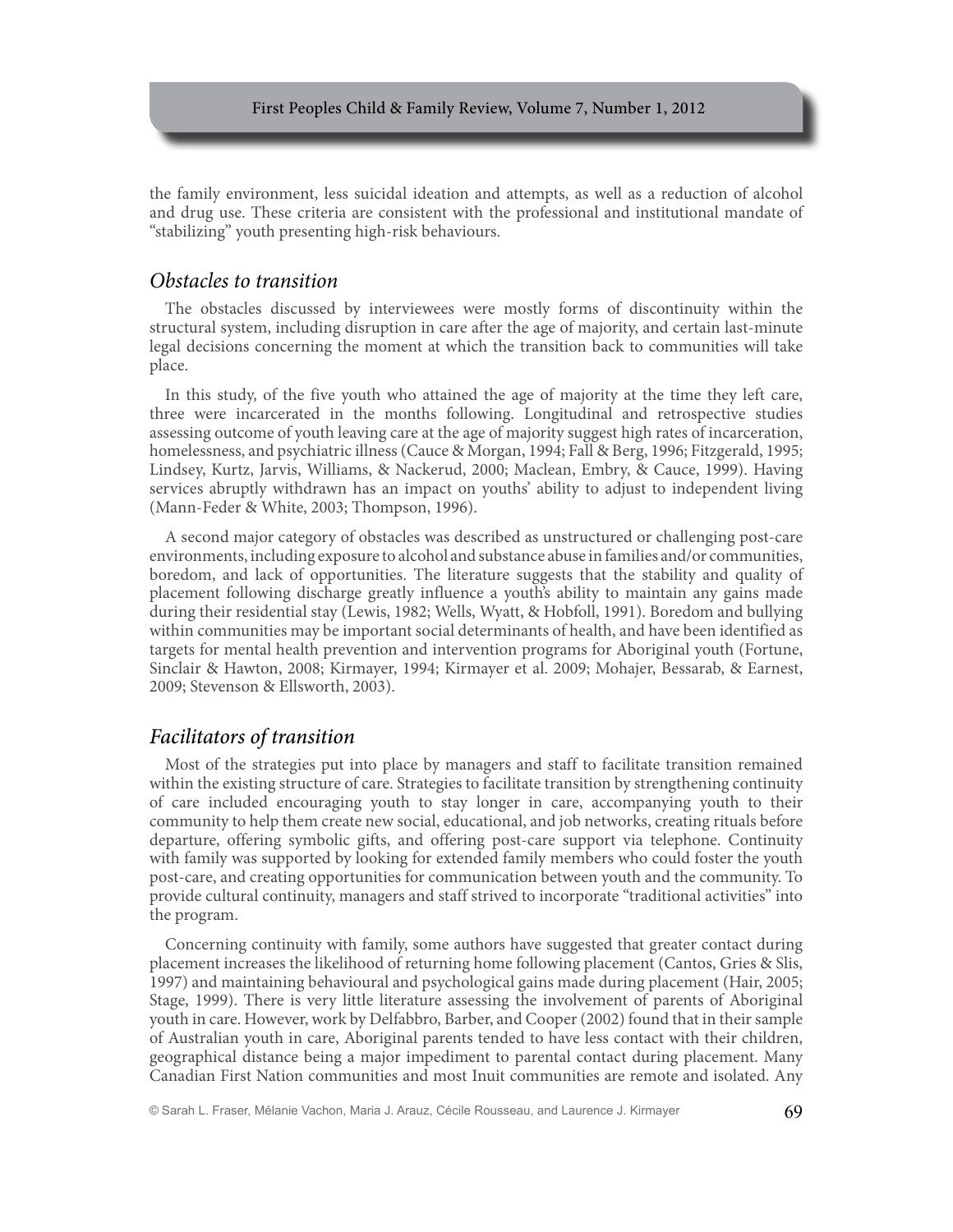services provided in urban areas may therefore be difficult to access, due to both financial and logistical constraints, and could potentially decrease the likelihood that youth will maintain any positive behavioural changes.

### *Program development and culturally competent care*

Betancourt and colleagues (2003) defined cultural competence as the ability to provide care that meets the social, cultural, and linguistic needs of individuals and groups. Our data raise three basic questions about the application of this notion of cultural competence in residential settings for Aboriginal youth.

First, who assesses the needs to be met by culturally competent care? Data gathered from interviews and observations suggest that the criteria to determine when youth could transition back to communities and whether the transition was positive or not depended largely on professionals' understandings of the needs of youth. Whether these criteria and understanding of needs were congruent with those perceived by youth, families, and communities was not assessed. This is an important limitation for the study, but it mirrors the gap within the system of care. During our 14-month assessment, we witnessed no explicit and systematic attempt to obtain the perceptions of families and communities regarding youths' wellbeing. There may be various reasons for this gap, including geographical distance, a lack of formal ties between the institutions and the communities, and the tendency of managers and staff to focus on daily crisis situations.

Second, what counts as "culture"? Managers and staff felt that youth's ability to sustain a connection with their "culture" via a variety of traditional activities enhanced their ability to reduce harmful behaviours and to engage in educational, social, and economic activities following their transition. The incorporation of culture via traditional activities, the presence of Aboriginal staff in care, and the ability to speak one's mother tongue have been discussed as important steps toward developing cultural competence in rehabilitative or healing programs (Gone, in press). Gone reports: "Even in therapeutic settings where indigenous healing practices are formally absent, token gestures to indigenous cultural practices are thought to at least reassure First Nations clients that available offerings of 'mainstream' therapeutic approaches can indeed be made relevant and useful for them, too." However, considering that the "cultural" activities were not always run by Aboriginal people, that they did not take place with family members, as they normally would, and that they sometimes had to be substantially adapted to the urban reality (e.g., a gun handling class), we wonder at what point culture loses its communal or collective meaning.

Finally, whose agenda does cultural competence serve? Residential workers have the mandate of stabilizing youth in crisis. These youth often come from families and communities with long histories of trauma. Managers and staff feel that no matter how hard they worked with the youth in the residence, they would ultimately return to harsh environments with few available services. Considering that the current system of care has been unable to address the structural causes of the over-representation of Aboriginal people in care and considering the long-lasting intergenerational effects of residential school experiences on Aboriginal people and communities, some may argue that no matter what is put in place, transitioning from residence to community cannot be culturally appropriate because it implies that youth were taken away in the first place.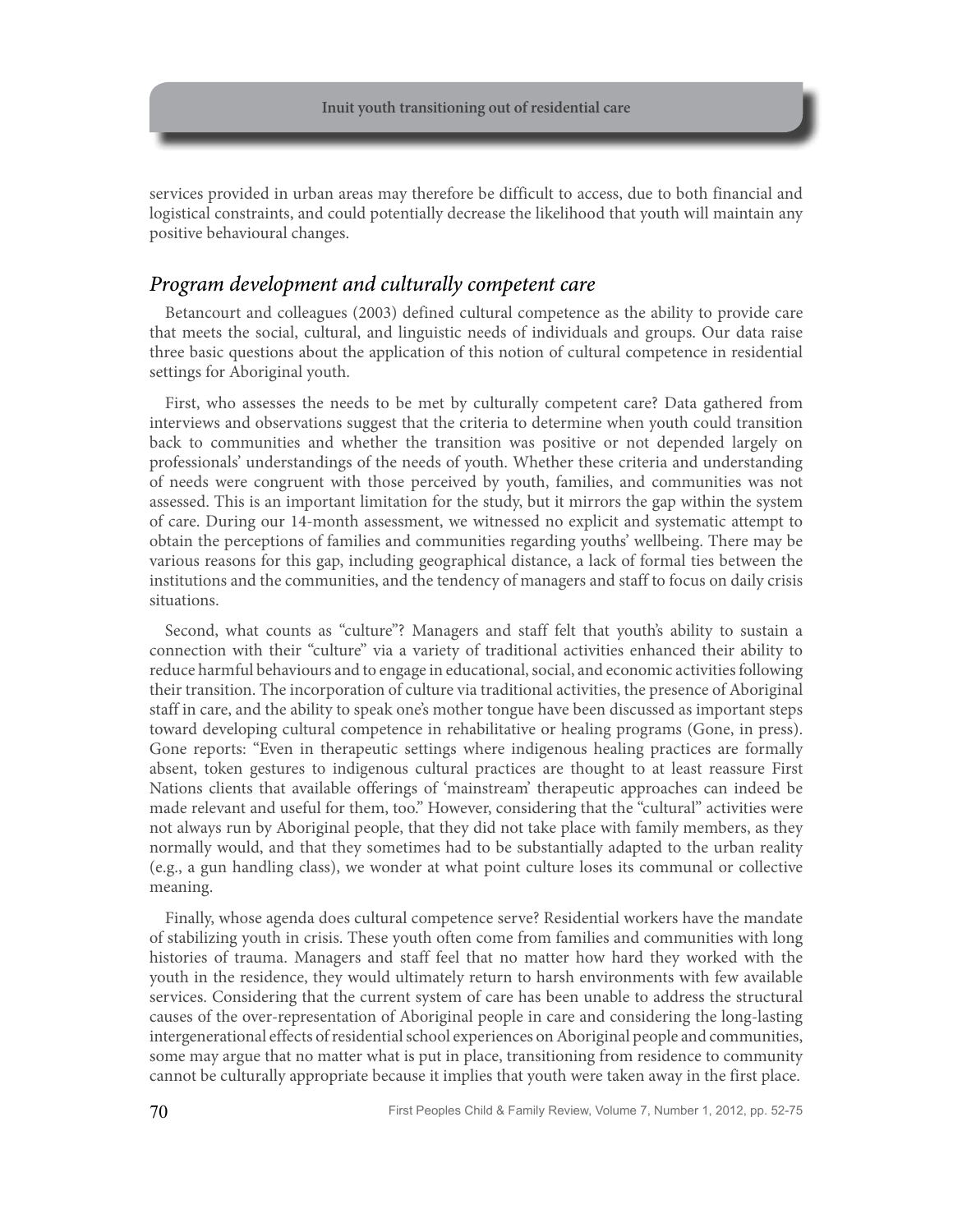When working with Aboriginal peoples, cultural competence requires meeting the needs and expectations of youth, families, and communities at large (Libesman, 2004). Structural and institutional power differences must be addressed (Libesman, 2004; Williams, 1997). In order to target some of the underlying causes for the high rates of placements of First Nations, Métis, and Inuit youth of Canada —poverty, lack of child care services, alcohol and substance abuse, ruptures in transmission of parenting skills (Blackstock & Trocmé, 2005; Lafrance & Bastien, 2007; Rae, 2011) — some have suggested the creation of community-based, family-oriented programs that attempt to meet the needs not only of the youth, but their families and communities (Bennett, Blackstock, & De La Ronde, 2005; CASW, 1994, p. 158; Blackstock & Trocmé, 2005; Lafrance & Bastien, 2007; Libesman, 2004; National Indian Child Welfare Association, 2000; Rae, 2011). Working at the community level enhances cultural competence by creating links with community services, as well as fostering and strengthening leadership within the community (Libesman, 2004; Pierce & Pierce 1996). Finding community-based solutions would also help break the transgenerational cycle of the removal of children into placement.

These questions remind us of the complexity of creating "culturally competent" care within large systems and institutions of care. They point toward the need to develop other models that give more emphasis to issues of power, to insure that the voices and perspectives of Aboriginal youth, families, and communities are fully engaged and can direct the organization and delivery of culturally safe and appropriate health and social services (Brascoupé & Waters, 2009; Kirmayer, 2012).

### Limitations and Future directions

This study was based on data collected for quality assurance purposes and therefore the data available for analysis is limited. This work is based on interviews with six staff concerning the experiences of 11 youth. However, the use of participant observation over a period of 14 months provided rich background information to understand the context of care and the experiences of the youth in care, and this informed the interpretation of the interview data. Interviews were only conducted with staff members in the residence. Moreover, the researchers and research assistants involved in the observation and analysis are non-Aboriginal.

Multiple actors are involved in the transition, including social workers, judges, lawyers, family members, community members, and the youth themselves. Different stakeholders may have distinct views with regard to wellbeing, the efficacy of residential programs, and what are considered to be positive outcomes of transition out of care.

A better understanding of the obstacles and facilitators to transition would require the perception and experiences of the youth transitioning out of care, the families as well as the communities. As noted previously, a culturally safe and competent program must aim to meet the social, cultural, and linguistic needs of youth, families, and communities. Criteria to determine whether transition is successful or not must be developed in collaboration with these different actors to determine what their needs are, and how these needs can be met. Further work is essential to listen to the voices of youth, families, and communities, engage them as active agents in the design and delivery of care, and insure that services respond to their needs.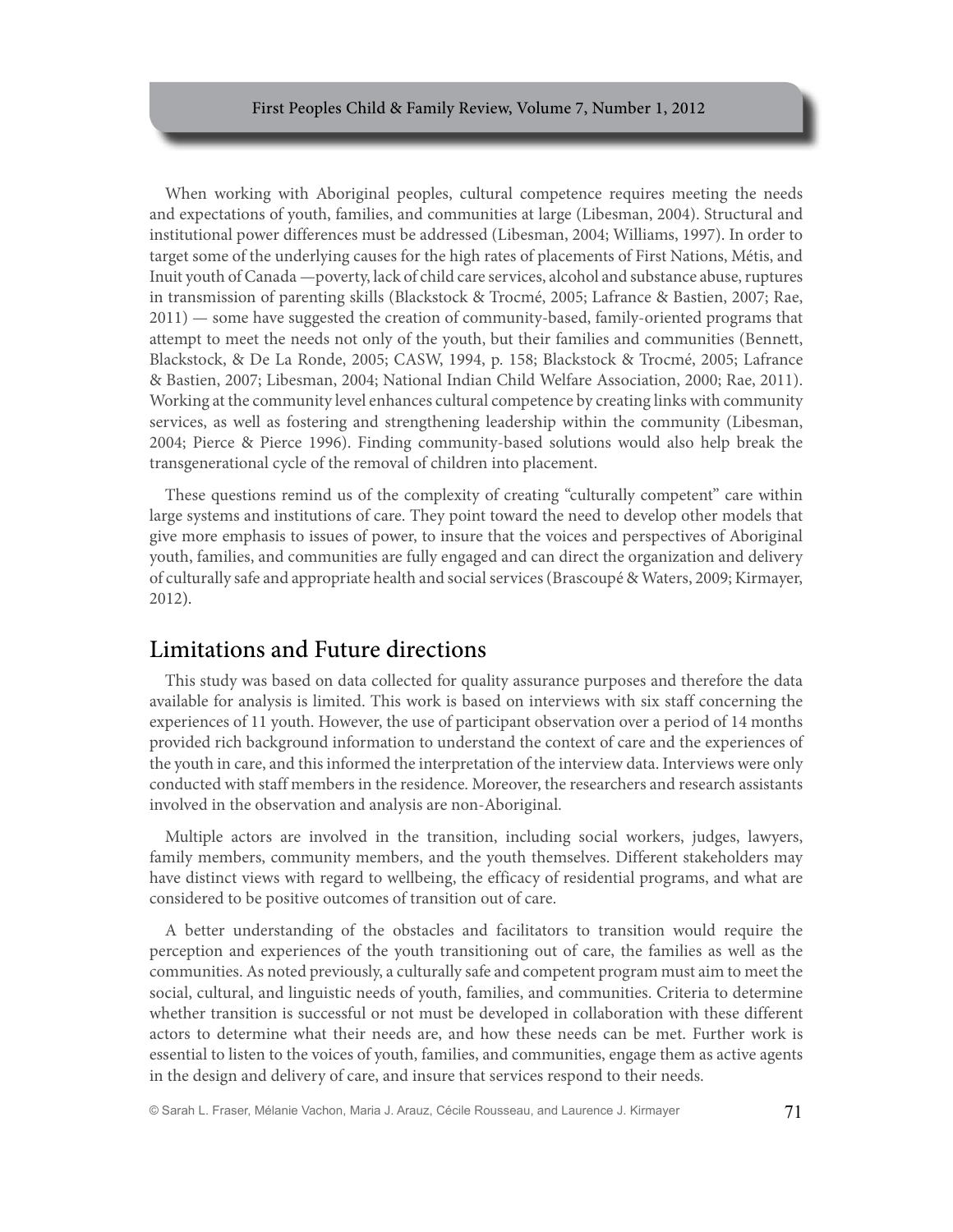# References

- Anglin, J.P. (2004). Creating "Well-Functioning" Residential Care and Defining Its Place in a System of Care. *Child & Youth Care Forum,* 33 (3), 175-192.
- Bascoupé, S. & Waters, C. (2009). Cultural safety: Exploring the applicability of the concept of cultural safety to Aboriginal health and community wellness. *Aboriginal Health Journal*, 5 (12), 6-41.
- Bates, B.C., English, D.J., & Kouidon-Giles, S. (1997). Residential treatment and its alternatives: A review of the literature. *Child & Youth Care Forum*, 26 (1), 7 – 51.
- Betancourt, J. R., Green, A. R., Carrillo, J. E., & Ananeh-Firempong, O. (2003). Defining cultural competence: A practical framework for addressing racial/ethnic disparities in health and health care. *Public Health Reports*, 118 (4), 293–302.
- Blackstock, C. & Trocmé, N. (2005). Community-based child welfare for aboriginal children: supporting resilience through structural change. *Social Policy Journal of New Zealand,* 24, 12-33.
- Blackstock, C., Trocmé, N., & Bennett. (2004). Child maltreatment investigations among Aboriginal and non-Aboriginal families in Canada. *Violence Against Women*, 10 (8), 1-16.
- Blackman, M., Eustace, J., & Chaudhury, T. (1991). Adolescent residential treatment: A one to three year followup. *Canadian Journal of Psychiatry, 36*, 472–479.
- Blumer, H. (1969). *Symbolic Interactionism: Perspective and Method.* Englewood Cliffs, NJ: Prentice-Hall.
- Braun, V., & Clarke, V. (2006). Using thematic analysis in psychology. *Qualitative Research in Psychology*, 3, 77-101.
- Brendtro, L., Brokenleg, M., & Van Bockern, S. (1990). *Reclaiming youth at risk: Our hope for the future*. Bloomington, IN: National Educational Services.
- Bruner, J. (1993). Do we "acquire" culture or vice versa? *Behavioral and Brain Sciences*, 16, 515-516.
- Burns, B. J., Hoagwood, K., & Mrazek, P. J. (1999). Effective treatment for mental disorders in children and adolescents. *Clinical Child and Family Review*, *2,* 199–254.
- Camilleri, C. (1989). La culture et l'identité culturelle : Champ notionnel et devenir. In C. Camilleri, C. & M. Cohen-Emerique. *Chocs de cultures : concepts et enjeux pratiques de l'interculturel (pp 21-77)*. France : L'Harmattan
- Canadian Association of Social Workers (CASW). (1994). The Social Work Profession and the Aboriginal People : CASW Presentation to the Royal Commission on Aboriginal Peoples, *The Social Worker*, 62 (4),158.
- Cauce, A., & Morgan C. J. (1994). Effectiveness of intensive case management for homeless adolescents: Results of a three month follow-up. *Journal of Emotional and Behavioural Disorders*, 2, 219-227.
- Cleaver, H. (1998). Contact: The social worker's experience. *Adoption and Fostering*, 21, 34-40.
- Cross, T., Bazron, B., Dennis, K., & Isaacs, M. (1989). Towards a culturally competence system of care. Washington, DC: National Technical Assistance Centre for Children's Mental Health, Georgetown University Child Development Centre.
- Cunneen, C., & Libesman, T. (2000). Postcolonial trauma: The contemporary removal of indigenous children and young people from their families in Australia. *Australian Journal of Social Issues, 35* (2), 99–115.
- Delfabbro, P.H., Barber, J.G., & Cooper, L. (2003). The role of parental contact in substitute care. *Journal of Social Service Research*, 28 (3), 19-40.
- Demazière, D. (2011). L'entretien biographique et la saisie des interactions avec autrui. *Recherches Qualitatives,* 30 (1), 61-83.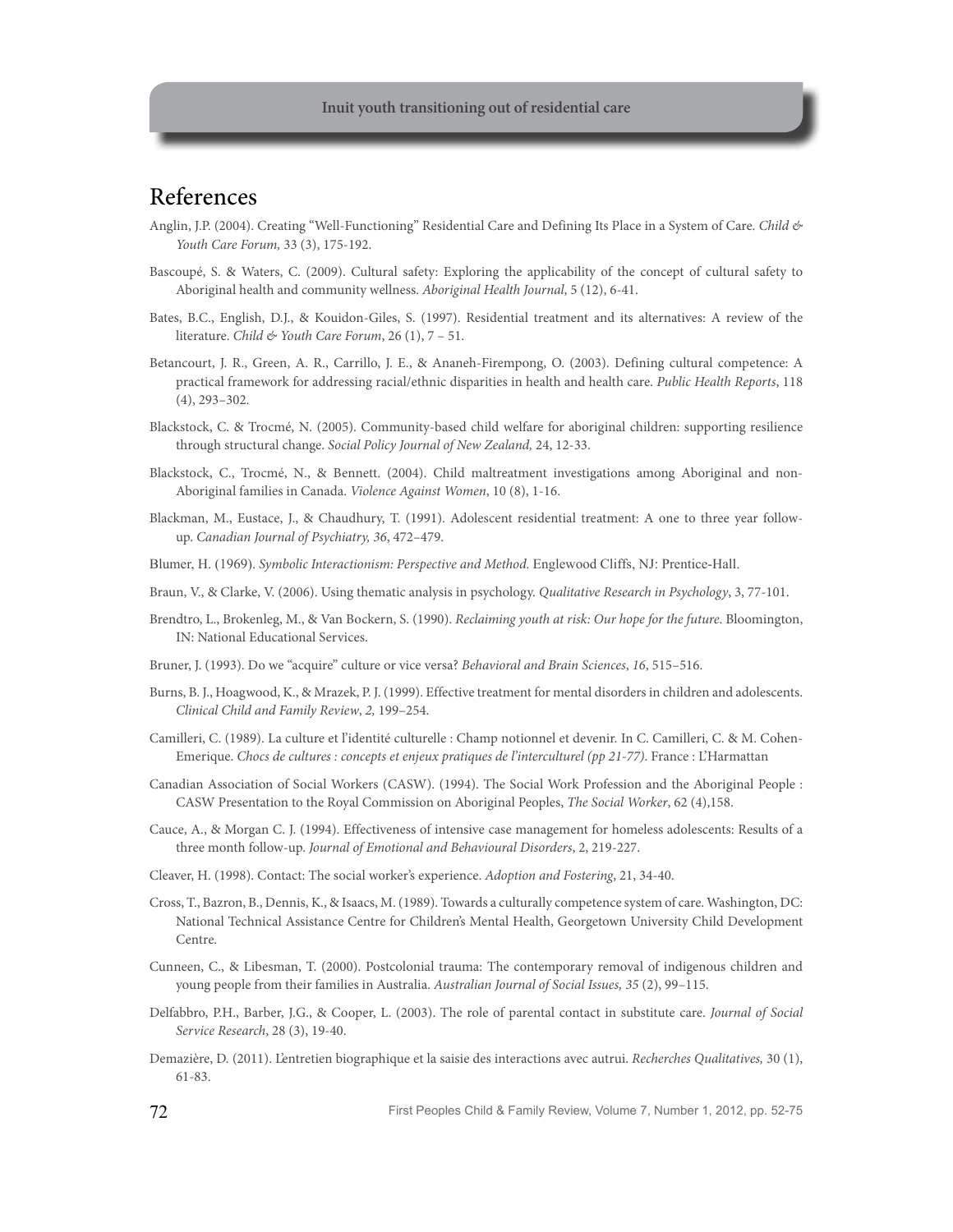- Fall, K. A., & Berg, R.C. (1996). Behavioural characteristics and treatment strategies with homeless adolescents. *Individual Psychology*, 52, 431-440.
- Fanshel, D. (1975). Parental visiting of children in foster care: Key to discharge? *Social Service Review*, 49, 493-514.
- Fitzgerald, M. D. (1995). Homeless youth and the child welfare system: Implications for policy and Service. *Child Welfare*, 74, 717-731.
- Fortune, S., Sinclair, J., & Hawton, K. (2008). Adolescents' views on preventing self-harm: a large community study. *Social Psychiatry and Psychiatric Epidemiology*, 43, 96-104.
- Fraser, S., Rousseau, C., Burmester, P., Arauz, M-J. (submitted). Culturally appropriate care, a multicultural task: Assessing the needs of Inuit youth under youth protection.
- Frensch, K.M., & Cameron, G. (2002). Treatment of choice or a last resort ? A review of residential mental health placements for children and youth. *Child & Youth Care Forum*, 31 (5), 307- 339.
- Galley, V. J. (2010). Summary of Aboriginal over-representation in the child welfare system. Saskatchewan Child Welfare Review Panel. Retrieved from http://saskchildwelfarereview.ca/Aboriginal-Over-representation-VGalley.pdf.
- Gone, J.P. (in press). Redressing First Nations historical trauma: Theorizing mechanisms for Indigenous culture as mental health treatment. *Transcultural Psychiatry.*
- Hair, H.J. (2005). Outcomes for children and adolescents after residential treatment : A review of research from 1993 to 2003. *Journal of Child and Family Services*, 14 (4), 551-575.
- Hillan, L. (2005). Reclaiming residential care: A positive choice for children and young people in care. Acton, ACT: The Winston Churchill Memorial Trust of Australia.
- Kirgin, K.A., Braukmann, C.J., Atwater, J.D. & Wolf, M.M. (1982). An evaluation of teaching-family (Achievement place) group homes for juvenile offenders. *Journal of Applied Behavioural Annals,* 15 (1), 1-16.
- Kirmayer, L.J., Hayton, B., Malus, M., Jimenez, V., Dufour, R., Quesney, C., … & Ferrara, N. (1994). Suicide in Canadian Aboriginal Populations: Emerging Trends in Research and Intervention: A Report for the Royal Commission on Aboriginal Peoples, Report Number 1. Montreal, QC: Culture & Mental Health Research Unit, Institute of Community & Family Psychiatry, Sir Mortimer B. Davis—Jewish General Hospital.
- Kirmayer L.J., Fraser, S.L., Fauras V., & Whitley, R. (2009). Culture and Mental Health Research Unit Report No. 14. Montreal. Retrieved from At www.namhr.ca/pdfs/Suicide-Prevention.pdf.
- Kirmayer, L.J., (2012). Cultural competence and evidence-based practice in mental health: Epistemic communities and the politics of pluralism. *Social Science & Medicine*, 75, 249-256.
- Lafrance, J., & Bastien, B. (2007). Here be Dragons! Breaking down the iron cage for Aboriginal children. In I. Brown, F. Chaze, D. Fuchs, J. Lafrance, S. McKay, & S. Thomas Prokop (Eds.), *Putting a human face on child welfare: Voices from the Prairies* (pp. 89-113). Prairie Child Welfare Consortium Retrieved from http://www.cwrp.ca/fr/ node/1013.
- Larzelere, R.E., Dinges, K., Schmidt, D., Spellman, D.F., Criste, T.R., & Connell, P. (2001). Outcomes of Residential Treatment: A Study of the Adolescent Clients of Girls and Boys Town. *Child & Youth Care Forum*, 30 (3), 175-185.
- Lavergne, C., Dufour, S., Trocmé, N., & Larrivée, M-C. (2008). Visible minority, Aboriginal, and Caucasian children investigated by Canadian Protective Services. *Child Welfare,* 87 (2), 59-76.
- Lewis, W. W. (1982). Ecological factors in successful residential treatment. *Behavioural Disorders,* 7, 149–156.
- Libesman, T. (2004). Child Welfare approaches for indigenous communities: International Perspectives. Child abuse prevention issues, National Child Protection Clearinghouse, 20 Retrieved from http://www.aifs.gov.au/nch/pubs/ issues/issues20/issues20.html

© Sarah L. Fraser, Mélanie Vachon, Maria J. Arauz, Cécile Rousseau, and Laurence J. Kirmayer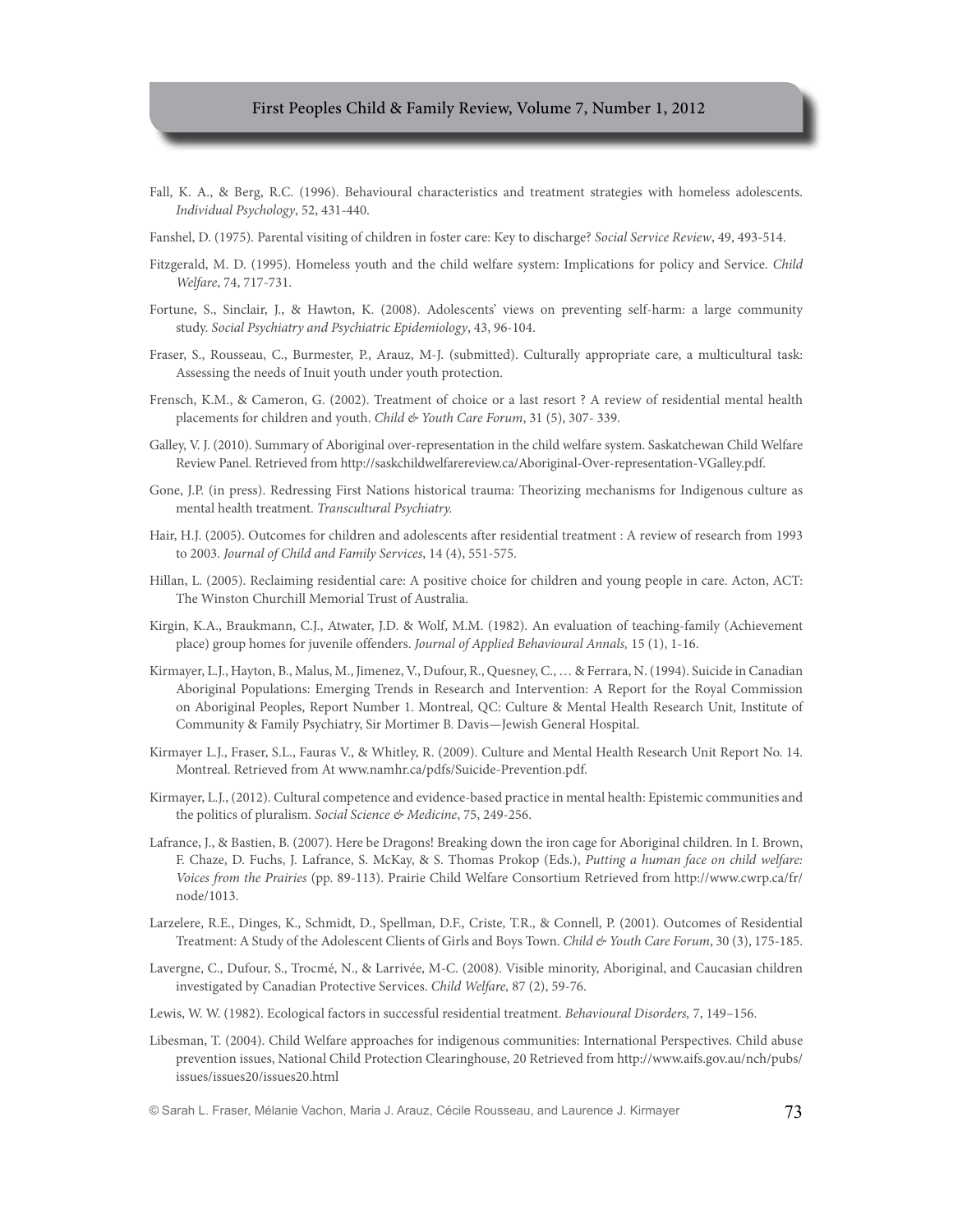- Lieberman, R. E. (2004). Future directions in residential treatment. *Child & Adolescent Psychiatric Clinics of North America*, 13, 279–294.
- Lindsey, E. W., Kurtz P. D., Jarvis, S., Williams, N. R., & Nackerud, L. (2000). How runaway and homeless youth navigate troubled waters: Personal strengths and resources. *Child and Adolescent Social Work Journal*, 17, 115-140.
- Lyons, J.S., Woltman, H., Martinovich, Z., & Hancock, B. (2009). An outcomes perspective of the role of residential treatment in the system of care. *Residential Treatment for Children & Youth*, 26 (2), 71-91.
- Maclean, M. G., Embry, L. E., & Cauce, A. M. (1999). Homeless adolescents paths to separation from family: Comparison of family characteristics, psychological adjustment, and victimization. *Journal of Community Psychology*, 27, 179-187.
- Malterud, K. (2001). Qualitatative research: standards, challenges, and guidelines. *The Lancet*, 358, 483-488.
- Mann-Feder, V.R. & White, T. (2003). Facilitating the transition from placement to independent living: Reflections from a program of research. *International journal of Child & Family Welfare,* 6 (4), 196-204.
- Mohajer, M., Bessarab, D., & Earnest, J. (2009). There should be more help out here! A qualitative study of the needs of Aboriginal adolescents in rural Australia. *Rural Remote Health,* 9 (2), 1137.
- National Indian Child Welfare Association, Cross, T.L., Earle, K., Echo-Hawk Solie, H., & Manness, K. (2000). Systems of care promising practices in children`s mental health. Volume I. Cultural strengths and challenges in implementing a system of care model in American Indian communities. Comprehensive Community Mental Health Services for Children and Their Families program.
- NVIVO qualitative data analysis software (2010). QSR International Pty Ltd. Version 9.
- Office of the Auditor General (2011). Programs for First Nations on Reserves. June Status Report of the Auditor General of Canada. Ottawa. Retrieved from http://www.oag-bvg.gc.ca/internet/English/parl\_oag\_201106\_04\_e\_35372.html
- Pithouse, A., & Parry, O. (1997). Fostering in Wales. *Adoption and Fostering*, 21, 41-49.
- Prus, R.C. (1996). *Interaction and ethnographic research: Intersubjectivity and the study of human lived experience*. Albany: State University of New York Press.
- Rae, L. (2011). Inuit Child Welfare and Family Support: Policies,Programs and Strategies. Ottawa: National Aboriginal Health Organization.
- Rocher, G. (1968-69). Culture, civilisation et idéologie. In *Introduction à la sociologie générale*, Première partie : L'action sociale, chapitre 4, pp. 101-127. Montréal : Éditions H.M.H.
- Rousseau, C., Rufagari, M-C., Bagillishya, D., & Measham, T. (2004). Remaking family life: strategies for re-establishing continuity among Congolese refugees during the family reunification process. *Social Science & Medicine,* 59 (5), 1095-1108.
- Silva-Wayne, S. (1995). Contributions to resilience in children and youth: What successful child welfare graduates say. In J. Hudson & B. Galaway (Eds.), *Child welfare in Canada: Research and policy implications* (pp. 308-323*).*  Toronto: Thompson Educational Publishing.
- Slot, N. W., Jagers, H. D., & Dangel, R. F. (1992). Cross-cultural replication and evaluation of the teaching family model of community-based residential treatment. *Behavioral Residential Treatment*, 8, 341-354.
- Stage, S. A. (1999). Predicting adolescents' discharge status following residential treatment. *Residential Treatment for Children & Youth*, 16 (3), 37-56.
- Stake, E. (2005). *Multiple case study analysis*. New-York: Guilford Press.
- Stevenson, L. & Ellsworth, Q. (2003). A national Inuit youth suicide prevention framework. Nunavut: Qikiqtani Inuit Association.